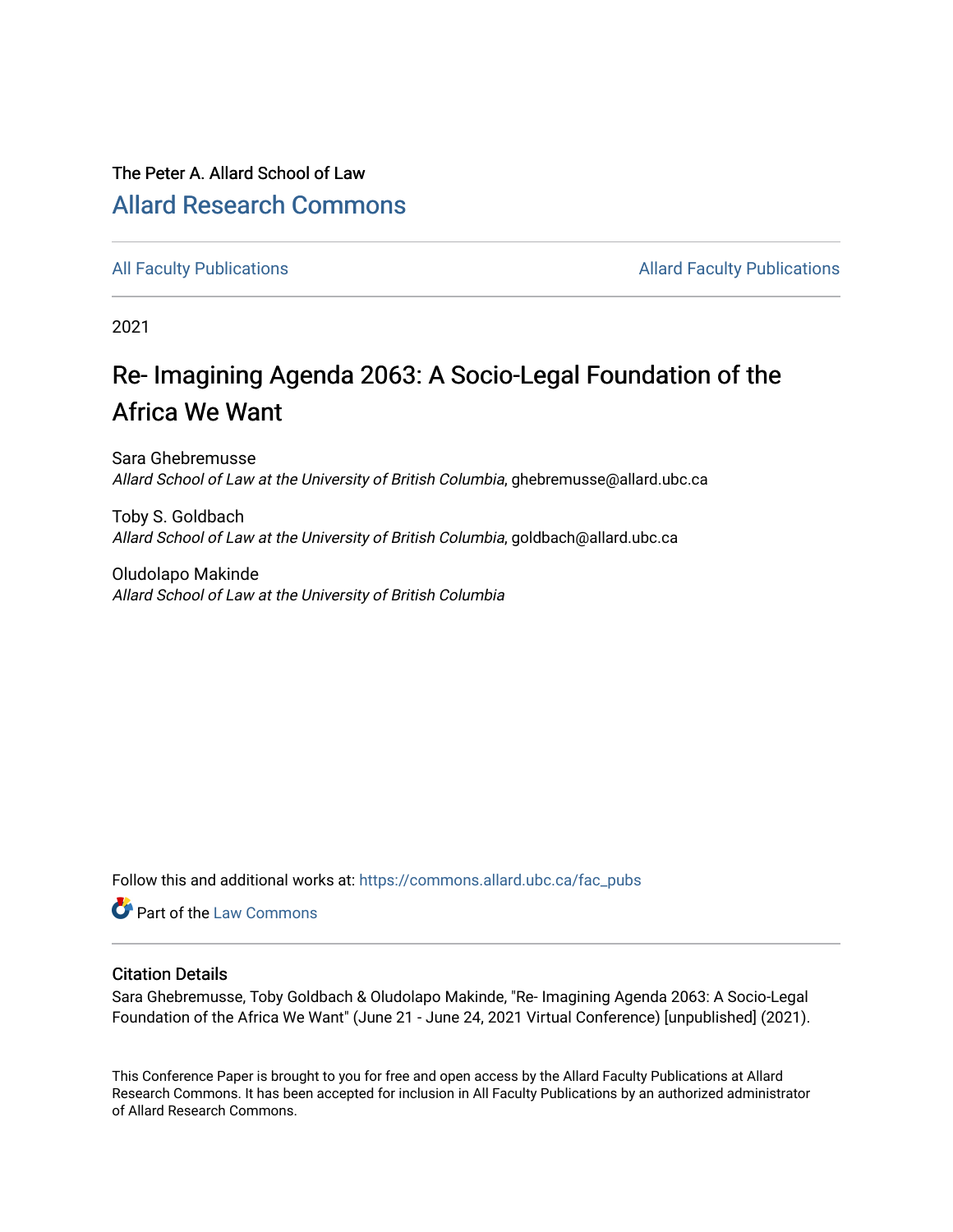# **Re- Imagining Agenda 2063: A Socio-Legal Foundation of the Africa We Want, June 21—June 24, 2021 Virtual Conference Report<sup>1</sup>**

## **Monday, June 21, 2021**

## **Keynote Address**

#### **Keynote speaker: Nkemdilim Izuako, Judge, United Nations Dispute Tribunal Lecture Title: Africa Must Get this Right**

Judge Izuako introduced the goals of the African Union's recent development framework, Agenda 2063 ("the Agenda")—how they can be utilized to combat Africa's challenges, and how the socioeconomic situations in Africa may hinder the attainment of these goals. The speaker started by giving a brief background of the Agenda, how it was adopted and its content noting that the Agenda comprises seven aspirations.

The speaker further discussed the goals of the Agenda and noted that it builds on other existing Agendas such as the Lagos Action Plan and consists of a guiding vision and a strategic framework. The Agenda requires implementation of its aspirations by every country in the continent, however, implementation has so far been quite low. This is evidenced by a 2013 report on the implementation of the Agenda, a mere 33% compliance rate has been recorded. Accordingly, Africa needs to implement the Agenda through strategic actions rather than simply reviewing the plan every 10 years. Judge Izuako further discussed aspirations 3 and 4 of the Agenda, these aspirations are the foundation on which other aspirations rest. She argued that they are also central to other African visions, and that adherence to these rules means that government would be accountable and transparent.

She further noted that unrest, civil conflict, insecurity, and the fragility of peace in Africa may hinder the attainment of the goals of Agenda 2063. In addition, poor leadership, lack of political will on the part of leaders, and the absence of democracy hinders the attainment of the aspirations of the Agenda. She added that although most countries in Africa claim to practice democracy, such democracy is nominal. For example, power is focused on the center and the government has failed to decentralize power. She explained that transformational leadership is required in all countries for Africa to attain the aspirations set out in the Agenda, and that there are adequate legal and social frameworks to achieve this. Judge Izuako also noted that the problem of brain drain in Africa affects the continent's capacity to develop and fulfil the objectives of the Agenda, but the steady brain drain in Africa will slow down if the country can adopt and implement Agenda 2063.

 $\overline{a}$ 

<sup>&</sup>lt;sup>1</sup> The conference organizers would like to thank the conference rapporteurs Oluwakemi Oke, Ijeamaka Anika, and Ife Adebara for their diligent reproduction of panel presentations and discussion. Questions or comments about this report should be directed to Dr. Sara Ghebremusse and Dr. Toby Goldbach at the Peter A. Allard School of Law.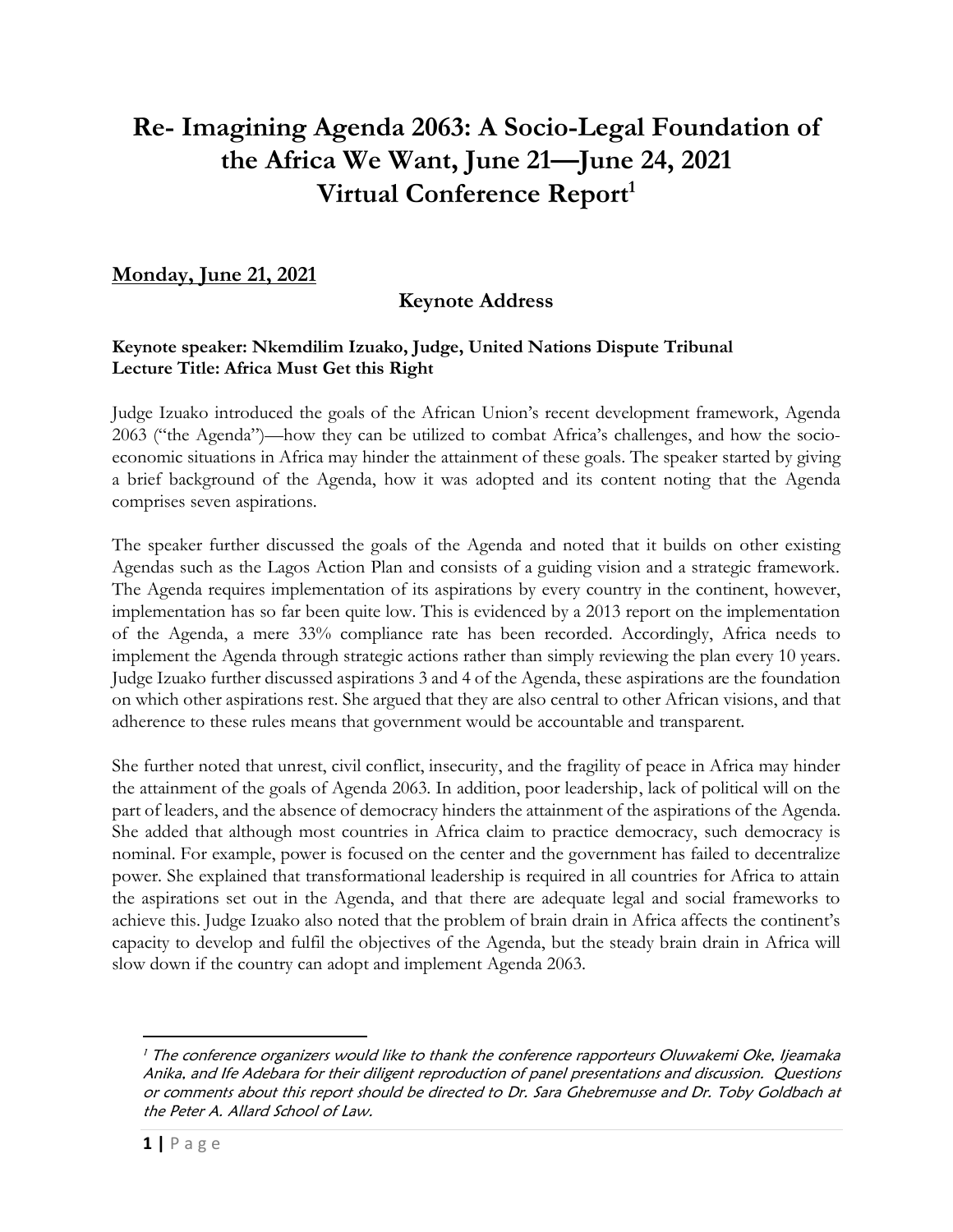Judge Izuako particularly emphasized the need to enhance the quality of education in Africa, increase the publicity of Agenda 2063, strengthen democratic culture and institutions, and empower youths and women, as necessary requirements for the attainment of Agenda 2063. Lastly, she pointed out that the time frame for the attainment of the Agenda should be revisited as 50 years is quite long as it gives room for lethargic adoption. She also noted that there is a need for the AU Commission to monitor and accelerate the implementation of the Agenda.

## **Question and Answer Session**

Q: How can we address moral crisis in Africa?

A: The youth, women and everyone need to be included in the governance of African countries and we need to re-examine how leaders are appointed. We should continue to encourage our youth and women, and empower them to participate in governance. People who are agitated by this moral crisis in Africa should run for office in order to make a change. We should find avenues for expressing our minds and call for the changes we need.

Q: How can we involve women in leadership? What practical steps can be taken in the community and national levels to involve women in leadership?

A: Women do not have an equal head start generally. For women to have proper representation, affirmative actions must be reflected in constitutions. For instance, the Kenyan Constitution provides that 30% of political office should be held by women. Affirmative action should be at the national, state, and local levels. Civil society and governments should also actively participate in women's empowerment.

Q: What are your aspirations against corruption, what encouraged you to stand up during dark times? A: I derive my motivation from believing in justice, from my background as a youth and student activist.

Q: How can we ensure greater integration in Africa does not lead to new conflict?

A: The colonialists partitioned Africa according to their own convenience due to the fact that there are many nationalities in Africa, and this has given rise to various conflicts. The heads of state and the AU should examine the issue of strife on the continent.

Q: How can legal education be transformed so lawyers can better serve the continent?

A: It needs to be emphasized in legal training that a lawyer is someone who thinks. Also, there is a need to teach a whole lot more on ethics in law schools. Lawyers need to understand the importance of ethics and the need to uphold it.

Q: How do we successfully achieve the aspirations of Agenda 2063 giving the fact that Africa is still dealing with colonialism and heading towards economic colonialism with the leaders selling valuables to China?

A: Concerns have been raised about the newfound economic relationship between African countries and China. Many African countries have and are in the process of borrowing from China. Regardless of where they borrow from, African leaders need to be more transparent. We cannot do without borrowing but the borrowing has to be transparent and responsible.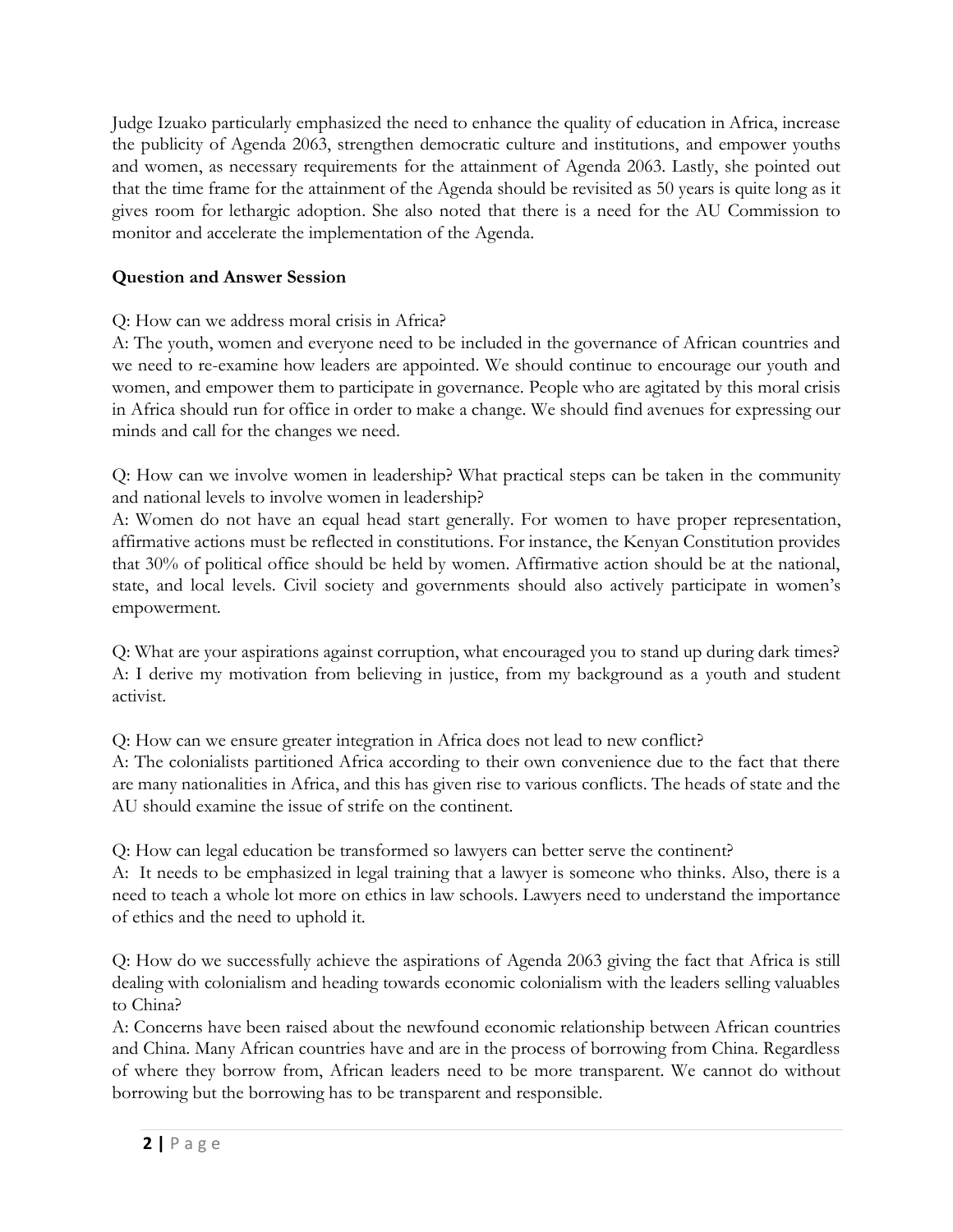Q: Is there a possibility of adopting a nuanced approach to affirmative action for women?

A: Women were traditionally exempted in many countries and continents. Affirmative action is for a period of time, and it is simply to give less privileged people a head start. Most women do not have the requisite amount of money to run political campaigns. Affirmative action is not demeaning, it just gives women a head start, and may be in place for 30 – 50 years.

Q: How do we address the challenge of changing the attitude in Africa?

A: Better education for everyone across the continent. We also need to address the issue of the kind of people occupying political spaces in Africa, and push for transformational leadership on the continent.

Q: How can we be confident that Agenda 2063 will go far in helping Africa achieve the most needed transformational change?

A: We can have the Africa we want before 2063. Lack of implementation of transformative agendas is as a result of the type of leadership we have. Repressive governments do not give room for accountability and transparency. Everyone should do something no matter how small to make the continent a better place, everyone, both in Africa and in diaspora. If all hands are on deck, we will make a difference no matter how small.

# **Session 1: Innovating Development**

#### **Speaker: Shimelis Kene Paper Title: Forging New Ways for Transforming Africa: The Entanglement of the African Development Worker and African Development**

Kene explained that the pathologies of African development are typically framed as a function of state failure or legal and institutional building mechanisms and donor conditionality programs that do not reflect local realities. However, the current institutional approach ignores an important component of development programs in operation. Kene argued that in fact the key challenge to the decolonization of African development comes from an unsuspected source: the African development worker/practitioner. Development practitioners, or the development worker, according to Kene, broadly encompasses those individuals working for NGOs/CSOs, international and intergovernmental organizations in the field of development, human rights, rule of law, democracy, etc. These workers are often criticized as being "too Westernized," such that their work does not reflect the development needs of local communities. Kene interrogated whether these workers (un)consciously propagate certain assumptions about development, the African state, and Western ideals, thereby playing a defeatist rather than a facilitative role in Africa's quest for development.

Kene drew from personal experiences as a development worker in Ethiopia to sketch out the background and experiences of a typical development worker. He explained that the typical African development worker comes from a class of educated elites who obtain their education from elite African institutions where the curriculum typically occludes critically oriented courses and discourages critical perspectives. The average development worker is not exposed to "the development culture" during their formative years and does not gain an understanding of what development means within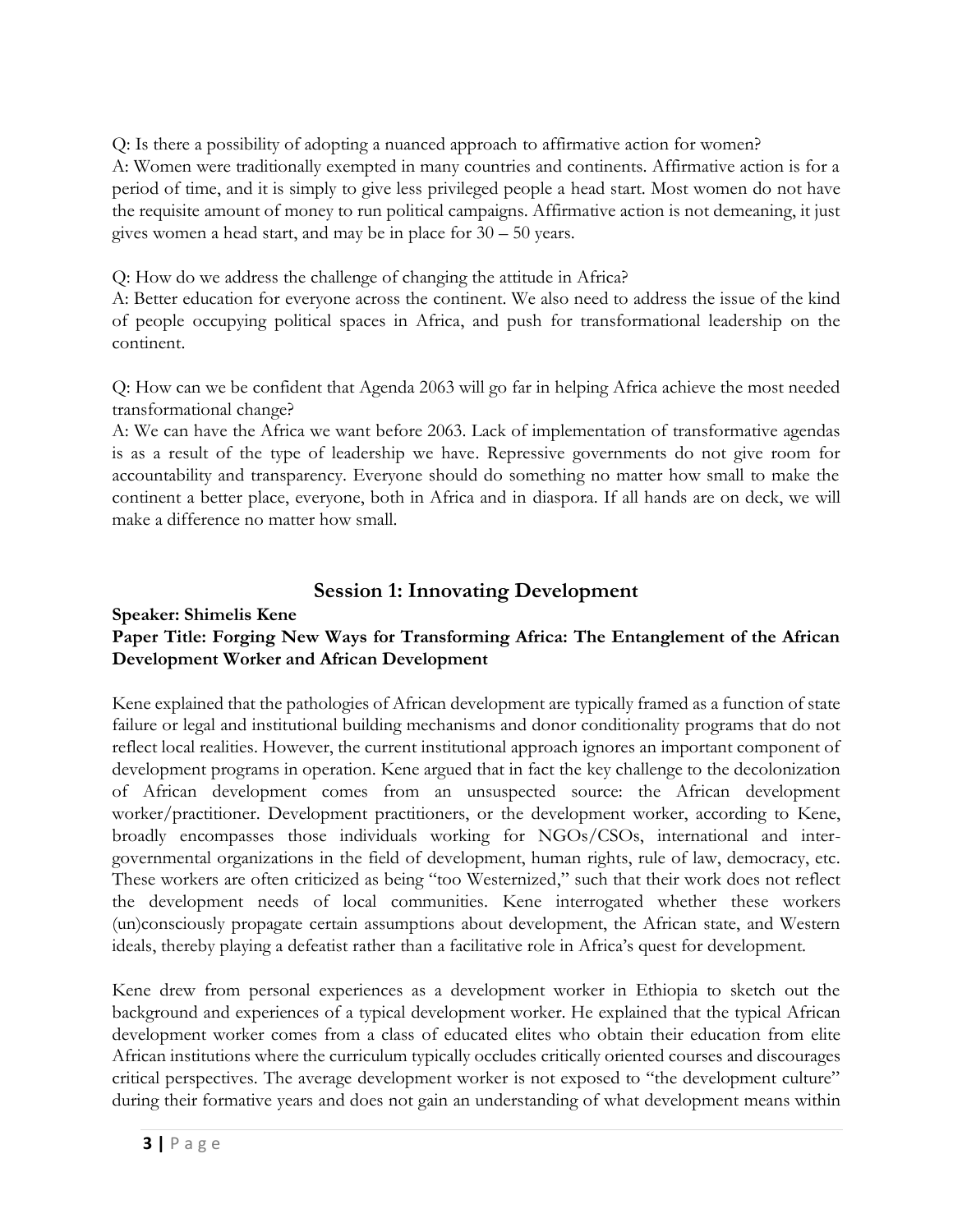the African context. Kene argued that reimagining and decolonizing development in Africa requires disentangling African development from the African development worker who may consciously or unconsciously engage in practices that are counterproductive to African aspirations. A central focus in reimagining Agenda 2063 ought to be empowering the African development worker and facilitating their agency.

#### **Speaker: Raymond Atuguba Paper Title: Intellectual Configuration for a Practical Implementation Boost for Agenda 2063**

Atuguba explained that the project comprised a group of eminent and experienced Africans and Africanists in governance and developmental affairs coming together to produce a compendium of relevant, reflective, and practical essays on African development. The result being the unveiling of a call to action for sustainable and equitable progress across the African continent. The project output takes the form of a compendium that looks back at Africa's development experiment and experience, carries out an econometric, ethnographic, and reflective assessment that includes how the AU has implemented her mandate and agenda so far. It also projects into the future and in the context of the call to action, sets out clear developmental pathways for the continent going forward. The framework for analysis is centred around peace, integration, and prosperity in Africa. Three cohorts are involved in the implementation including academics and practitioners, research design and data organizations and traditional and non-traditional communications.

The first cohort is interested in finding out the extent to which the AU identified the right priority areas and achieved progress towards them in peace, integration, and prosperity, both as distinct pillars and as interconnected spheres of the transformation for the African continent. Respondents for this cohort include citizens, national elites, RECs, and AU officials. The second cohort take a reflective look at the position of Africa in respect of the themes of peace, integration, and prosperity. This will involve an intimate, realistic assessment of the extent to which the three themes of peace, integration and prosperity have been achieved in Africa. A prospective assessment of the Africa we want and the role of the AU in it may then be undertaken with specific regard for the themes of peace, integration, and prosperity. This section also addresses discussions held on the research process and its various stages. Many more actions need to be taken to move the project forward. They include: establishing a steering committee to oversee the implementation and execution of the project, conducting a desk review and baseline study, developing research teams that would be responsible for pilot data collection and analyses, implementing a pilot field study that focuses on the main research question and the subsidiary questions, refining the research questions, subsidiary questions, detailed questions and the research design following the pilot and learning from it, deploying the main field research component of the project and deliberating on drafts, editing and finalizations. The speaker discussed a number of unanswered questions for the project as follows: for implementation considerations, what is the operative definition of Africa for this project? Should we simply conceive of Africa in terms of geography and pretend to cover the entire continent? Should the definition include North Africa- Sub-Saharan Africa, south Africa - Africa outside south Africa, depend on RECs or include the diaspora?

To find new pathways for African development, a fundamental change in mindset of the average African is pivotal. This will require addressing educational systems that produce particular types of Africans, addressing continuing socialization through the mass media. There is the need to create a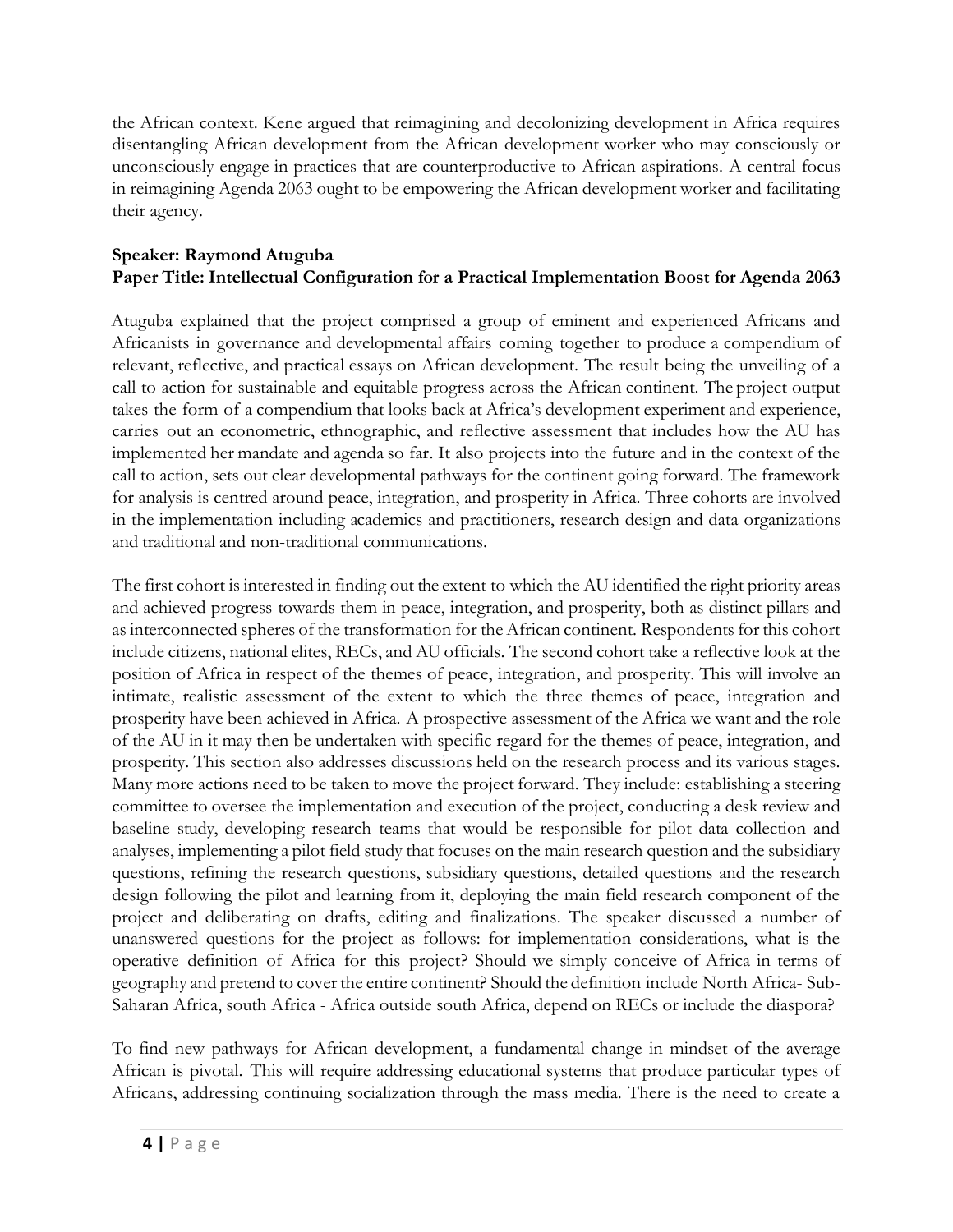compendium and call to action but where do we begin considering corruption, hunger, disease, terrorism, leadership, and mindset? There are several development pathways in the past, but they are only implemented at the high level and there exists implementational confusion with no call to action. This shows that a knowledge-based understanding of the African problem and the African solution are not enough. This is because many post-modern African development initiatives may be intentionally designed to be as far away from action as possible. Atuguba added that there islawfication and juridification of African development with no definition between law and development and a call for a new theory and a new operationalization of law to shape development practice. Yet, there has not been an intentional articulation and clarification of the exact relationship between law and development. In many African universities, law and development is not taught at all. It is also important to consider how space is conceived and appropriated in development practice and analytics including the exact geographies of development that ensue for these, and their implication for development strategy. How to deal with ignored pathways for African development and the muted critical voices? Would the affiliations of the UNDP and other donors to this project compromise a resurgence of such pathways and accompanying voices? Will post-Covid-19 change the way development agencies think and act? How does Africa exploit the donor mania on post covid-19 developmentalism? Presentation - unpalatable presentation will not receive a combustible landing. Perhaps making it palatable and digestible may make it ineffective. A call to action (CTA) may mean different things and there is the need to navigate the content and milestones. To left leaning persons and institutions, the more disruptive the CTA, the more successful it is, while others may have different success indicators. There is therefore a need to navigate the tenor, content, and operational milestones of the CTA very gingerly.

#### **Question and Answer Session**

#### Q: How does corruption affect the call to action?

A: Corruption forms only 5% of the problem, so we shouldnot be blinded by corruption. Our system of education, socialization and mass media promotes Africans not knowing themselves form a major part of the problem. This leads to more confusion. There is suppression of debt for debt relief and lower interest payments are hegemonic forces. Counter hegemonic forces develop to counter the hegemonic forces. Africans do not know themselves and have only been taught about other people.

#### **Speaker: Atieno Mboya Paper Title: Human Vulnerability and Attaining Africa's Seven Aspiration**

Mboya discussed the seven aspirations of Agenda 2063 in the light of human vulnerability theory. She explained that the African Union comprises 55 member nations founded on the basis of Pan Africanism for people of African Descent whether they live on the continent or not. It was launched in 2002 as a successor to the OAU to make Africa a proactive rather than a reactive player in the global scene. This Agenda is intended to transform African countries into democratic, innovative, peaceful nations that would influence world affairs over the next 50 years. The speaker emphasized that the Agenda represents an opportunity for Africa to take charge of its destiny, strengthen African integration, and unity. She explained that it is a social, economic, and political rejuvenation that will create a new generation of Pan-Africanists that would consolidate the hopes of the founders of Pan-African vision with the goal of achieving a true renaissance for Africa. It harnesses the lessons,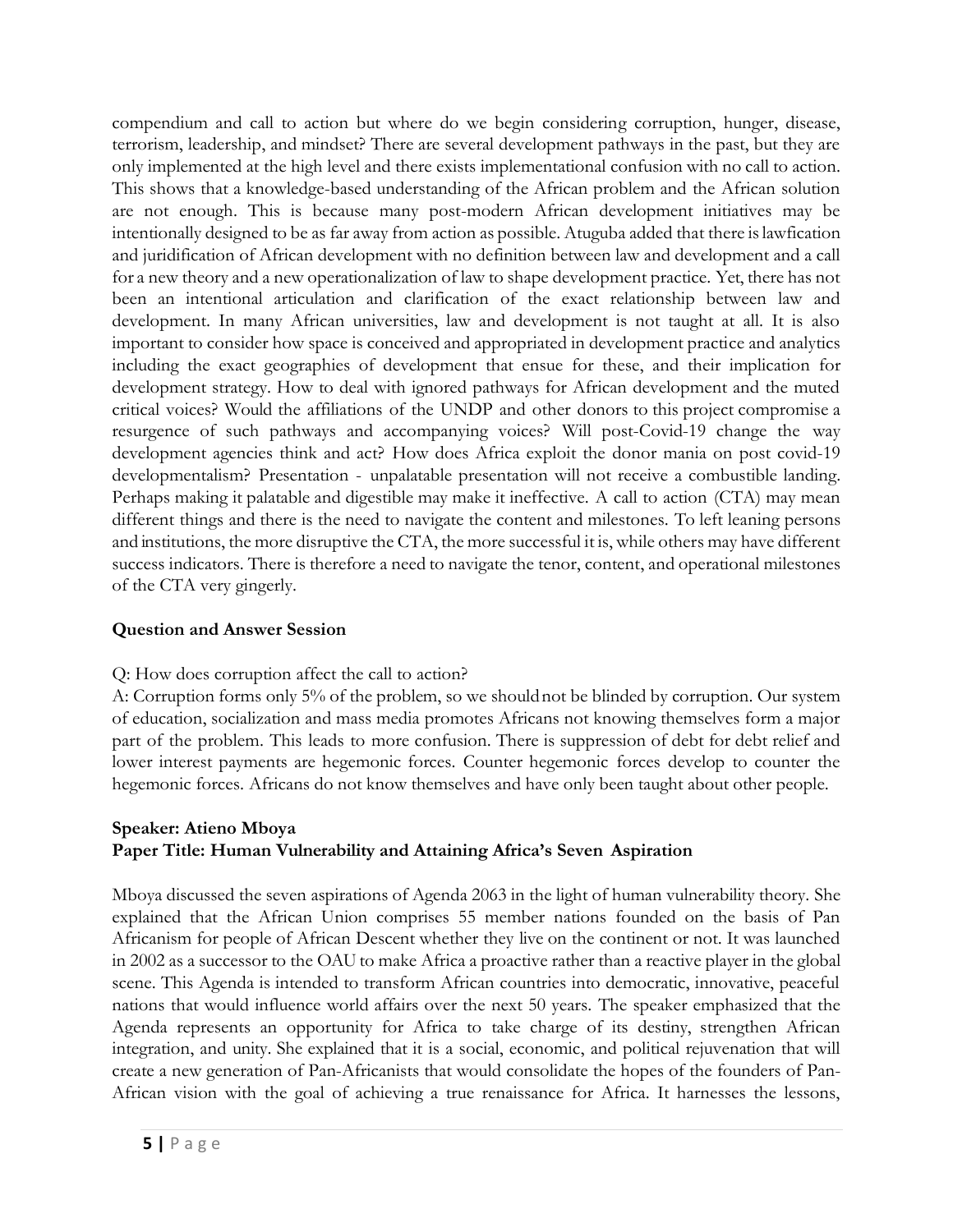successes, and strengths of the past to create a new, powerful, peaceful, and just Africa of the future. The agenda has 7 aspirations including: a prosperous Africa based on inclusive growth and sustainable development; an integrated continent politically united and based on the ideals of Pan-Africanism and the vision of Africa's renaissance; an Africa of good governance and democracy, and respect for human rights, justice and the rule of law; a peaceful and secure Africa; an Africa with a strong cultural identity, common heritage, shared values and ethics; an Africa whose development is people driven, relying on the potential of African people, especially its women and youth and caring for children; Africa as a strong, united, resilient and influential global player and partner.

Some of the principles include integration, justice, security, ethical values, participation, and unity and that it is a laudable initiative. To achieve these aspirations, the question is how do we get from here to there? What will be and what is the human cost of the transformation that Africa is going through including: forced evictions, property destruction, police brutality, hunger, lives lost. The transformation envisioned through Agenda 2063 wants to overcome these crises in the continent. To achieve the goals of this Agenda, African states and institutions will want to make the transition on the foundations of expanding joy, collaborations and promises of the future. The theory driving the achievement of these aspirations will matter. Human vulnerability theory pushes us beyond the limits of formal laws and draws universal shared characteristics of the human experience of which Africa is a part to analyze social institutions including laws and policies that determine our resilience over the life course. It starts by asking: who is the subject of law? The legal subject is an all-inclusive and universal construct under this theory. The laws crafted will reflect the assumed needs, capabilities and characteristics of the subject and form the social institutions and relationships that meet the need of the subject. The understanding of the legal subject is an impoverished one that is built on the ideology that values liberty over equality, manipulates contractual concepts such as choice and consent to justify relations of exploitation. This distorts and constrains laws analysis and the concept it uses to organize our social world. It is therefore necessary to break away from this if Africa is to attain the seven aspirations.

The unequal resilience in the international community turns our attention to global institutions and institutions within Africa and each African country. Resilience is produced through institutions and relationships that confer privilege and power. These institutions and relationships are partially defined by law and in order to perpetuate itself every society must be inter-generational. It calls for the examination of the positioning of individuals, groups, and institutions with the need for institutions to be responsive to general and unique vulnerabilities that arise in course of life. The first aspiration captures the relational aspect for Africa and its positioning within the global economy. It calls for a readjustment of Africa's position and for inclusion in growth opportunities and promotion of sustainable development. Human vulnerability theory spotlights the role of the state and its institutions in the equitable distribution of social assets to mitigate vulnerability and promote resilience. The second aspiration references unity for the benefit of Africa and strengthens its position globally. Good governance, democracy, respect for the rule of law etc., contribute to this aspiration. The distribution of the benefits of the global economy is negatively skewed for Africa in comparison to other continents. This leads to equitable distribution of the benefits. Aspiration 5 calls for Africa with a strong cultural identity for Africans in Africa and around the world. Aspiration 6 calls for development driven by the African people. This means gender and inter-generational parity in contribution for African development rather than external donor driven development. Aspiration 7 calls for unity and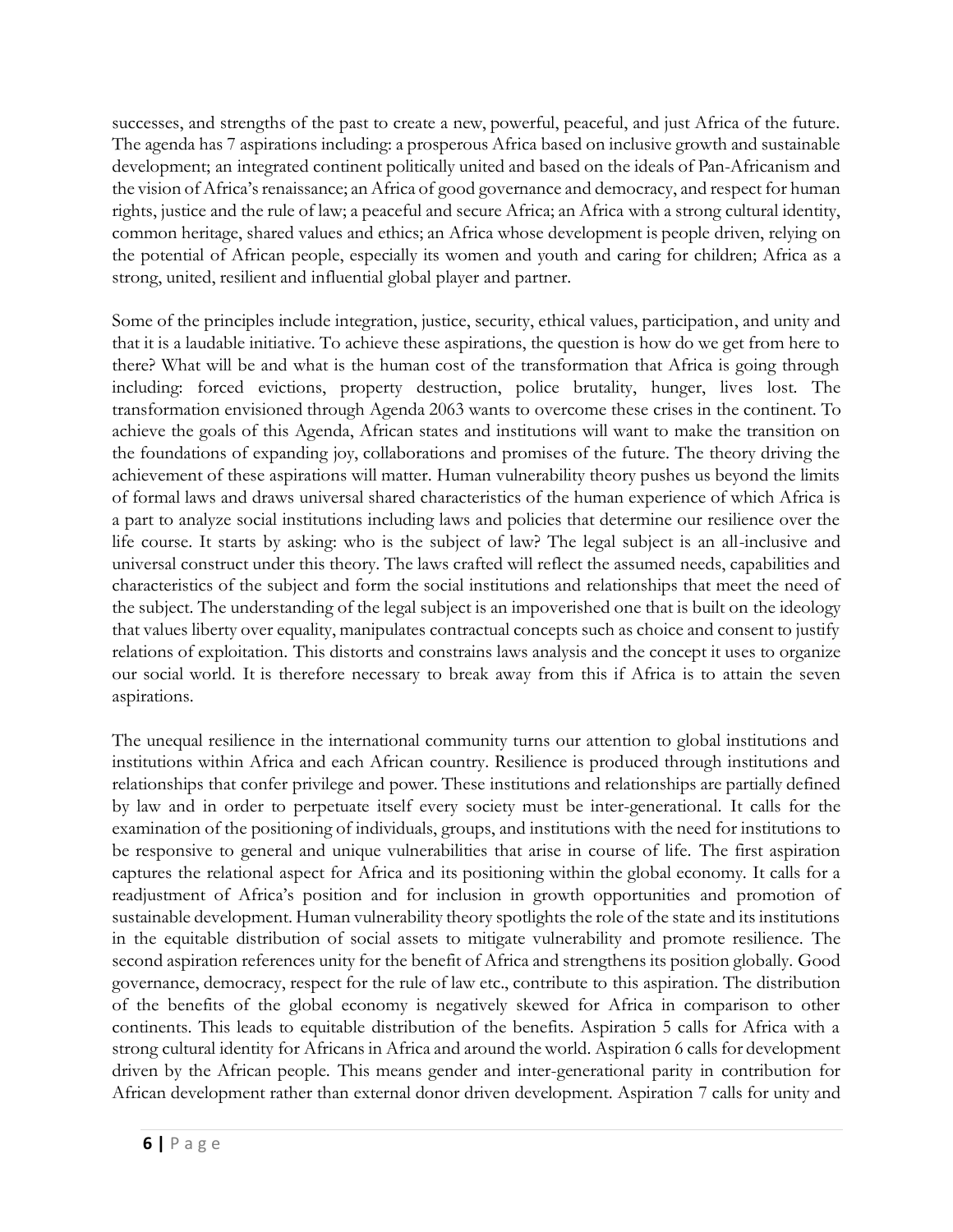resilience in order for the continent to be more influential.

#### **Question and Answer Session**

Q: I worry about the consensus and communality we once had across the continent which is fast eroding now due to neoliberal economic hardships and cultural shifts due to globalization. How can Agenda 2063 address some of the positive cultural values we are losing? Does this theory of human vulnerability extend to the traditional way in which Africans settled conflicts? How do we bring peace and unity to people so diverse in culture and language?

A: The seed of discord, terms of hierarchy and classism is endemic in most culture be it the way women are treated or cast culture; how do we tackle this topic without encroaching in the uniqueness and richness of our diversity? I think the problem is also largely due to the educational systems our countries have been built on. Western imported histories that have whitewashed, erased and silenced our cultures and possible ways of being. We need a re-education of ourselves—then again like Vijayashri and others say, how can we do that when we are going cap in hand to these institutions and western countries to fund our education and other systems?

# **Tuesday, June 22, 2021**

# **Session 2: Realizing Agenda 2063**

#### **Speaker: Anthony C. Diala Paper Title: A Survey of the Foundational values of Indigenous African Laws in Four Countries**

Diala discussed how colonialism brought about legal pluralism in Africa – where formal/state laws co-exist with African indigenous laws, using Kenya, Nigeria, Somaliland, and South Africa as case studies. He also discussed how foundational values of indigenous laws resonate with Western human rights principles and how they can be utilized to moderate the rule-based approach of judges.

The speaker commenced by noting that African states are struggling to manage the co-existence of indigenous laws and state laws. The speaker explained that indigenous laws are norms that emerged from African agrarian settings while state laws of African states are remnants and adaptations of European laws, however there is insufficient consideration of indigenous African values by policy makers.

He proceeded to discuss certain foundational values of indigenous laws in Kenya, Nigeria Somaliland, and South Africa – "Ubuntu" (the grundnorm), rules of succession, land ownership and rules of marriage. Ubuntu is the constitution/grundnorm of indigenous laws, it means "a person is a person because of, or through other persons". It exists across many traditional communities in varying forms and it symbolizes humaneness, compassion and group solidarity. It moves past the western concept of natural justice as it promotes reconciliation rather than confrontation. With regards to the rules of succession in many African societies, three principles are generally applicable - best interest of the family (major determinant of group rights and obligations), duty of care to dependents (mitigated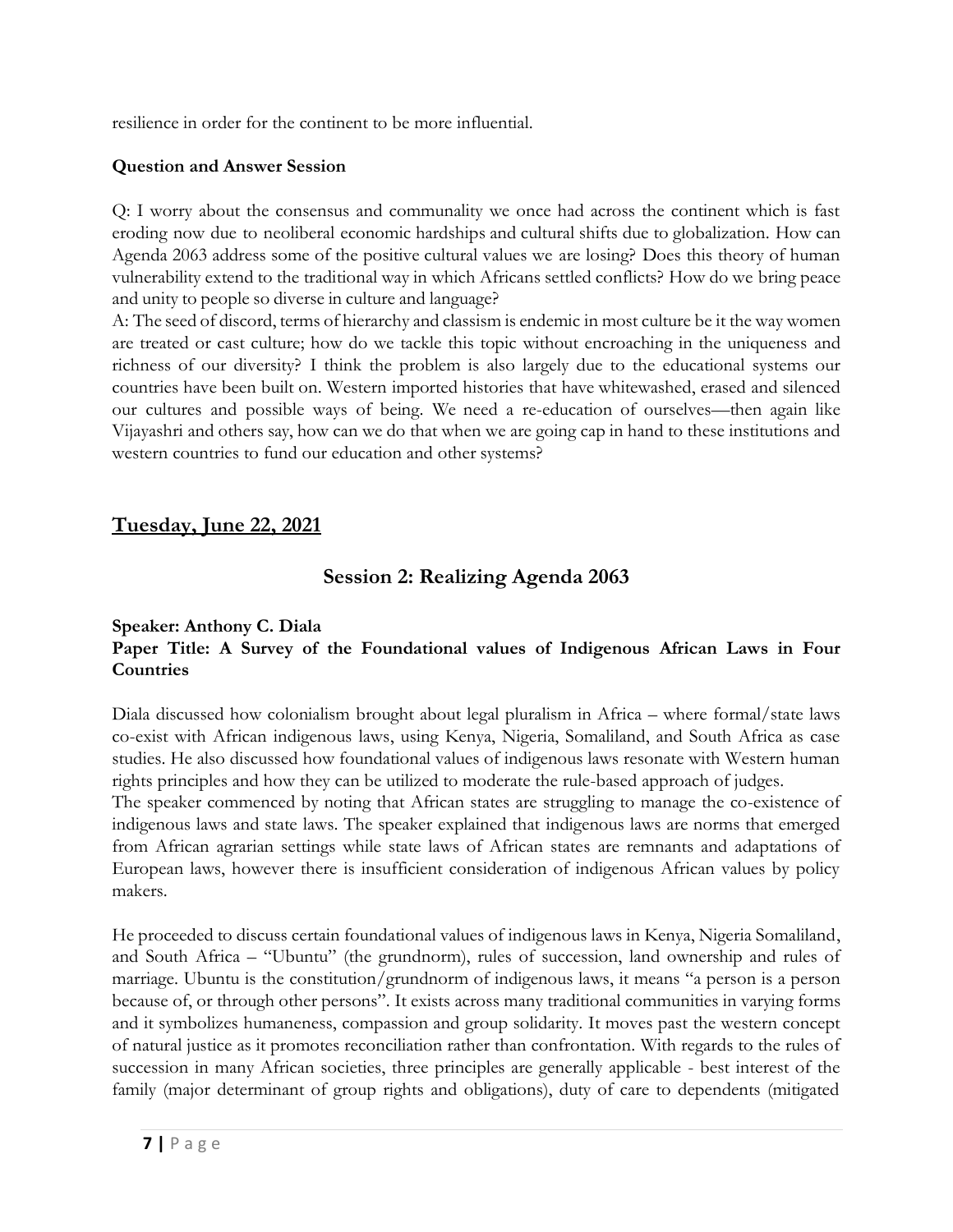gender hardships of male primogeniture) and preservation of the ancestral home (an important cultural and spiritual symbol).

In indigenous African societies, land is considered communal property held for the common good, even when used by one person. Land cannot be permanently alienated by one person in traditional African societies. Land was/is also used for environmentally sustainable activities such as shifting cultivation which was destroyed by the commercialization of farm to suit colonial interest. With regards to marriage, extended families are fully involved in marriage negotiations and celebrations. Family involvement is being eroded by socio-economic changes such as nuclear families, independent income, and cohabitation.

In conclusion, the speaker noted that the foundational values of indigenous laws resonate with Western human rights principles of dignity and non-discrimination. They could also moderate the rule-based approach of judges and nudge judges towards making fairer decisions.

## **Question and Answer Session**

Q: Could you share more about your methodologies; how did you ascertain indigenous laws since it is not written and changes often?

A: You ask communities "why" they do certain things not "what", that way you will be able to get more information from them. The goal is to find the motivations for their laws.

Q: Did you find that state law was more prevalent in indigenous societies/communities?

A: In rural societies, there is a strong influence of state law and a predominance of indigenous laws. In the urban areas state law is predominant.

Q: Is the absorption of indigenous law into state law wrong?

A: There is no straightforward answer. If we do not ascertain the indigenous values now and put them into our system, they will be wiped out and what we will have is colonial laws imposed by the colonial masters.

Q: What is happening in the intersection between indigenous and state law? A: This is called adaptive pluralism and it is producing new laws.

#### **Speaker: Veronica Fynn Bruey Paper Title: African Union Agenda 2063: Socio-Legal Institutions, Justice and the Rule of Law in Liberia**

Bruey discussed the role and purpose of the rule of law in attaining the objectives of Agenda 2063 and the importance of the enforcement of the rule of law in Liberia and in Africa as a whole. The speaker started by discussing global perspectives on the rule of law, noting that the rule of law is a western concept devoid of any single consensus definition.

Bruey proceeded to discuss certain provisions of Agenda 2063 recognizing and promoting the rule of law in Africa. For instance, Aspiration 4 recognizes that respect for human rights and rule of law are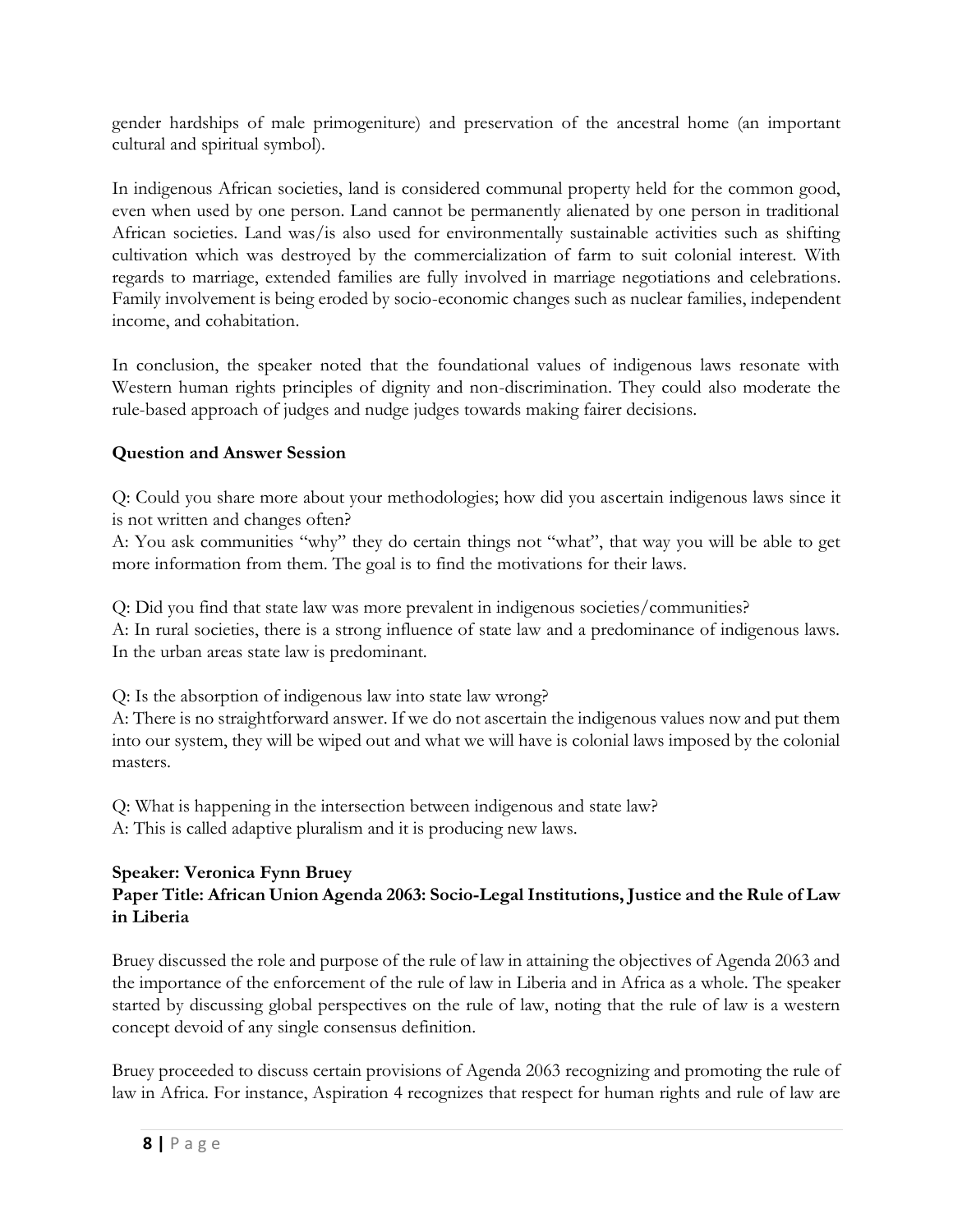necessary pre-conditions for a peaceful and conflict-free continent. Also, Aspiration 3 provides that there shall be an independent court or judiciary who will dispense and deliver justice in the continent. The speaker emphasized that conflict and displacement continue to abound in Africa despite these laws.

She further discussed the problem of the enforcement of the rule of law in Liberia and how the rule of law and the aspirations of Agenda 2063 can be enforced in Liberia. In this regard, she discussed examples of socio-legal institutions and resolutions attempting to promote the enshrinement of the role of law in Liberia but pointed out that these attempts were neither implemented nor produced the desired outcome. For instance, the recommendations of the Truth and Reconciliation Commission are yet to be implemented due to lack of political will. However, international, and foreign tribunals appear to be more engaged in prosecuting war crimes that occurred in Liberia.

Furthermore, the speaker noted that inconsistencies in applying democratic norms in Liberia, concerns with access to justice, lack of independence of the judiciary and weak institutional quality are the major challenges hindering Liberia from enforcing the rule of law. Lastly, the speaker recommended that the AU re-evaluate the provisions of the Constitutive Act regarding sovereignty and non-interference to give effect to the AU Court of Human Rights and Justice to prosecute African leaders involved in war crimes and crimes against humanity. The speaker also recommended that the AU must promote individual direct access to the Court of Human Rights and Justice.

## **Question and Answer Session**

Q: What are the values that underpin the rule of law in Africa?

A: There are complex and difficult issues within different contexts, there is no uniformity in this regard. It is impossible to decolonize Africa, however, we can bring in, appreciate, and support African laws – especially good aspects of these laws.

Q: Given the lack of integration and motivation in implementing Agenda 2063, what role can the AU and ECOWAS play in this?

A: We need to start from local levels, grow from the local community to the national and to what ECOWAS and AU has to offer. AU and ECOWAS may not help as national leaders continue to ignore legal instruments enforcing human rights.

Q: Do you think we need to go beyond the law to protect human rights in Africa?

A: We need to go back to local and traditional societies and draw on positive aspects of rich cultures of communities. Draw from them, engage them, and use them to drive change.

## **Speakers: Barry Ackers and Adeyemi Adebayo**

## **Paper Title: The Contribution of Corporate Governance Reforms as an enabler to achieve Agenda 2063**

Ackers and Adebayo examined the role of State-Owned Enterprises (SOEs) in achieving the objectives of Agenda 2063 in Africa, particularly, how SOEs can be better positioned through corporate governance reforms to achieve the objectives of the Agenda. The speakers started by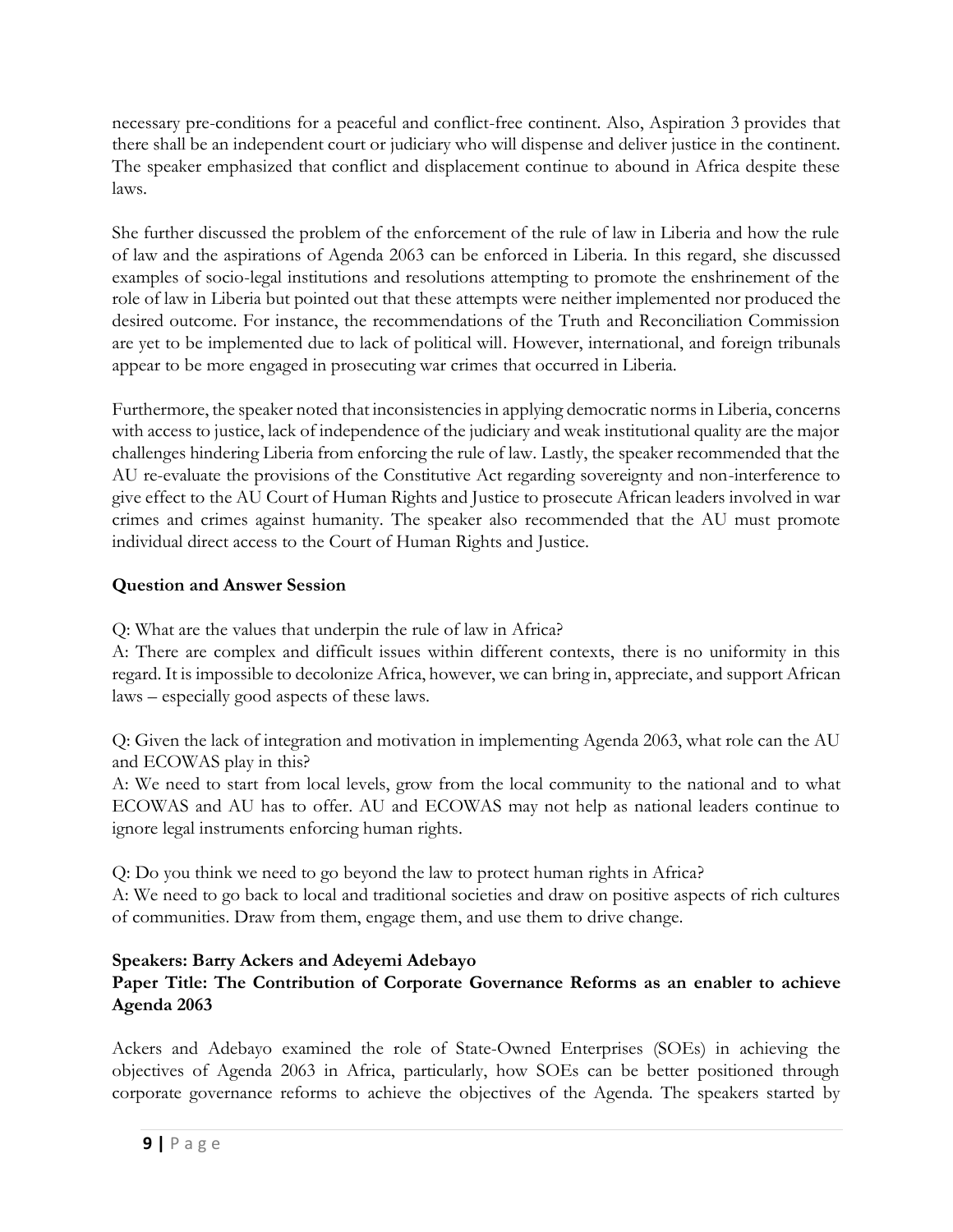emphasizing the importance of SOEs in achieving governments' developmental objectives and states' socioeconomic goals, but that lack of strong corporate governance culture in SOEs hinders them from achieving these objectives and often times require bail out from the government.

The speakers selected two state SOEs from each of the eight Regional Economic Communities (RECs) in Africa using five index pillars to examine their effectiveness and they utilized the organizational constitution theoretical framework as the basis for their assessment. These pillars are legal and regulatory frameworks, board of directors, performance monitoring measures, controls, transparency and disclosure and stakeholder relations. After explaining the result of their research, the speakers concluded by noting that countries examined in this study appear to have developed SOE frameworks in relation to board of directors as well as for controls, transparency, and disclosure. However, legal, and regulatory frameworks, performance monitoring and stakeholder relations appear deficient. The speakers also noted that countries with high scores have SOE-specific regulations and countries with low scores do not have SOE-specific regulation. They also noted that SOEs and private companies do not have the same mandates therefore, codes applicable to private companies may not be effective in regulating SOEs.

## **Question and Answer Session**

Q: Did you consider other theoretical frameworks in sociology?

A: Yes, we did. Initially, we used stakeholder theory and shareholder primacy, more focused on all structures and enabling environment of organizations and stakeholders (focusing on the need of the society).

Q: How can indigenous laws impact corporate governance structures of SOEs. How can laws on corporate governance brought from other jurisdictions be implemented in Africa?

A: Corporate governance of SOEs is different from corporate governance of privately-owned entities. We also have rule-based corporate governance (focus of discussion) and structure based corporate governance. The rule-based side of corporate governance of SOEs is still growing as we are yet to explore issues that may come with transplanting rules. Also, systemic African problems may hinder the full implementation of the rule-based approach of corporate governance. Public sector accountability enforcement is required to drive reforms in Africa.

# **Session 3: Environmental Sustainability**

#### **Speaker: Elsabe Boshoff Paper Title: Critical reflections on the concept of "sustainable development" in Aspiration 1 of the Agenda 2063**

The speaker explored the definition and connotation of the concept of "sustainable development" in the context of Agenda 2063. The speaker explained that the concept of sustainable development has moved beyond economic well-being/viability to include environmental protection and social equity. Therefore, it is important that the objectives and aspirations of Agenda 2063 recognize all the pillars of sustainable development – economic, environmental, and social. Also, there has been a further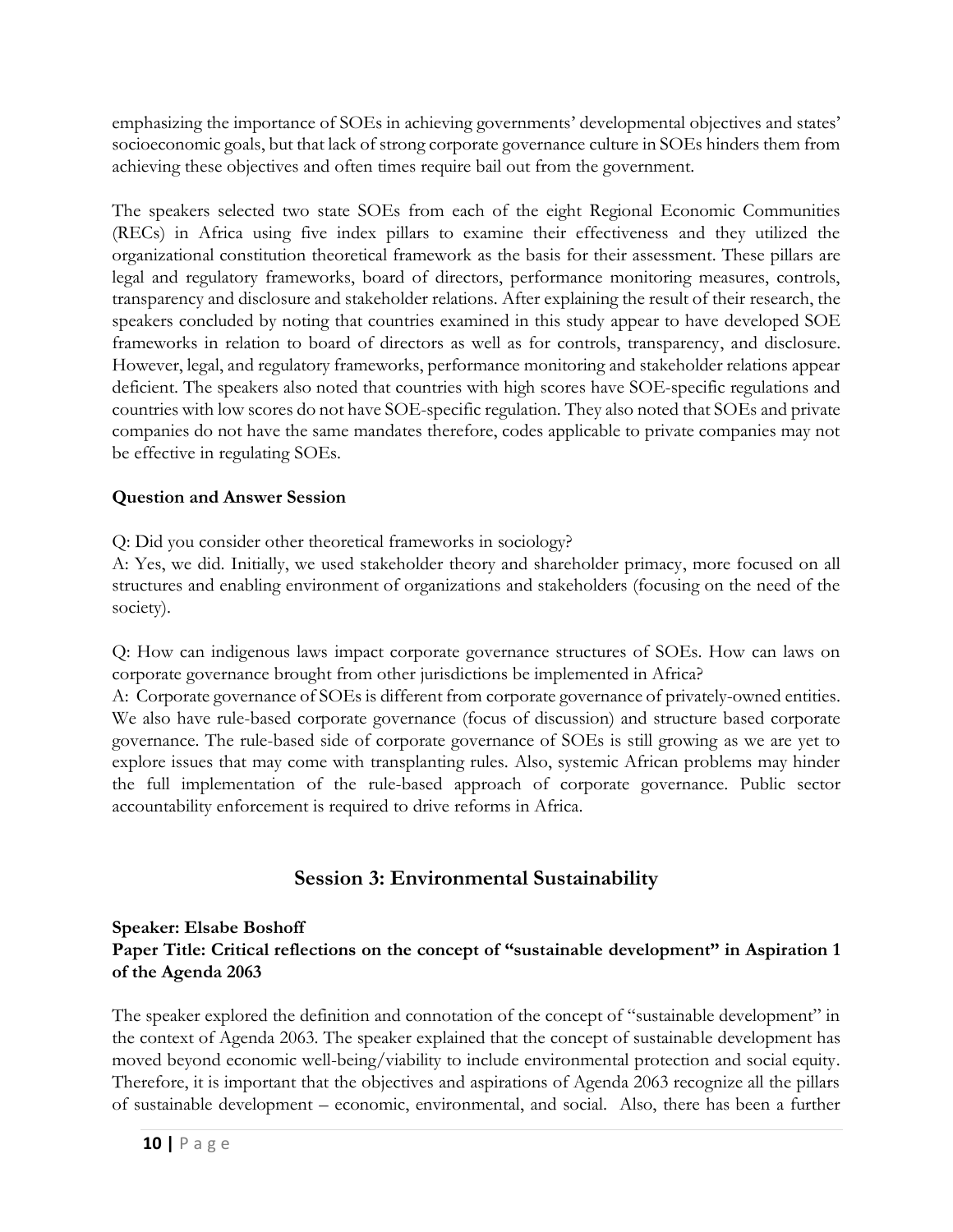shift in sustainable development as it relates to the planet, as the planetary boundary approach is now being utilized. Planetary boundaries are, "a set of interdependent and politically constructed environmental limits that are global in scale".

The speaker proceeded to discuss how the wordings of the aspirations of Agenda 2063 recognize and promote the attainment of the three pillars of sustainable development, while simultaneously posing a challenge to its attainment. She explains that Aspiration 1 of Agenda 2063, aims towards a prosperous Africa based on inclusive growth and sustainable development, and recognizes environmental protection as a cogent part of sustainable development. However, some paragraphs of aspiration 1 present a challenge to sustainable development. For instance, para. 12 of aspiration 1 makes reference to GDP as a vocal point for progress measurement. This standard is not in line with the new standard of the measurement of prosperity. Also, GDP promotes inequality. In addition, aspiration 6 of the Agenda makes reference to sustainable development and promotes equality for all, particularly, women and youths.

The speaker concluded by recommending that sustainable development should be implemented as development within planetary boundaries because it is central to maintaining the quality of life and well-being of people within planetary limits. Furthermore, Africa should move away from thinking of sustainable development in terms of GDP and natural resources and adopt a more nuanced approach to sustainable development.

## **Question and Answer Session**

Q: How well do you think African governments are positioned to balance economic sustainability with environmental sustainability?

A: The question Africans should be asking is where we see our strength outside natural resources. Many African countries are still fixated on oil, mineral and gas. This is not a good approach. We should instead focus on the development of green economy like the dam project.

## **Speaker: Emmanuel Kasimbazi**

## **Paper Title: Understanding the Perspectives of Sustainable Electricity Generation from Biogas in Africa**

Kasimbazi explored the opportunities and limitations inherent in the generation and utilization of biogas energy as an alternative to fossil fuel energy in Africa. He defined biogas energy as anything that can generate energy except for fossil fuels which are not renewable, sources of biogas energy are agricultural crop waste, manure, sewage waste and abattoir waste. Energy production using biogas reduces the risk of climate change. It also provides clean, efficient energy and reduces chronic diseases. The speaker proceeded to discuss the extent to which renewable and clean energy is recognized and promoted under legal instruments in Africa and in other international instruments. He explained that Goal 7 of the Sustainable Development Goal emphasizes access to renewable and cleaner energy for all and the need for reduction on the dependence on fossil fuel consumption. Also, Agenda 2063 emphasizes the utilization of renewable and environmentally friendly energy to propel sustainable development in Africa. In addition, many international instruments such as UNFCCC support the development of biogas for electricity generation. National legal instruments such as the Kenyan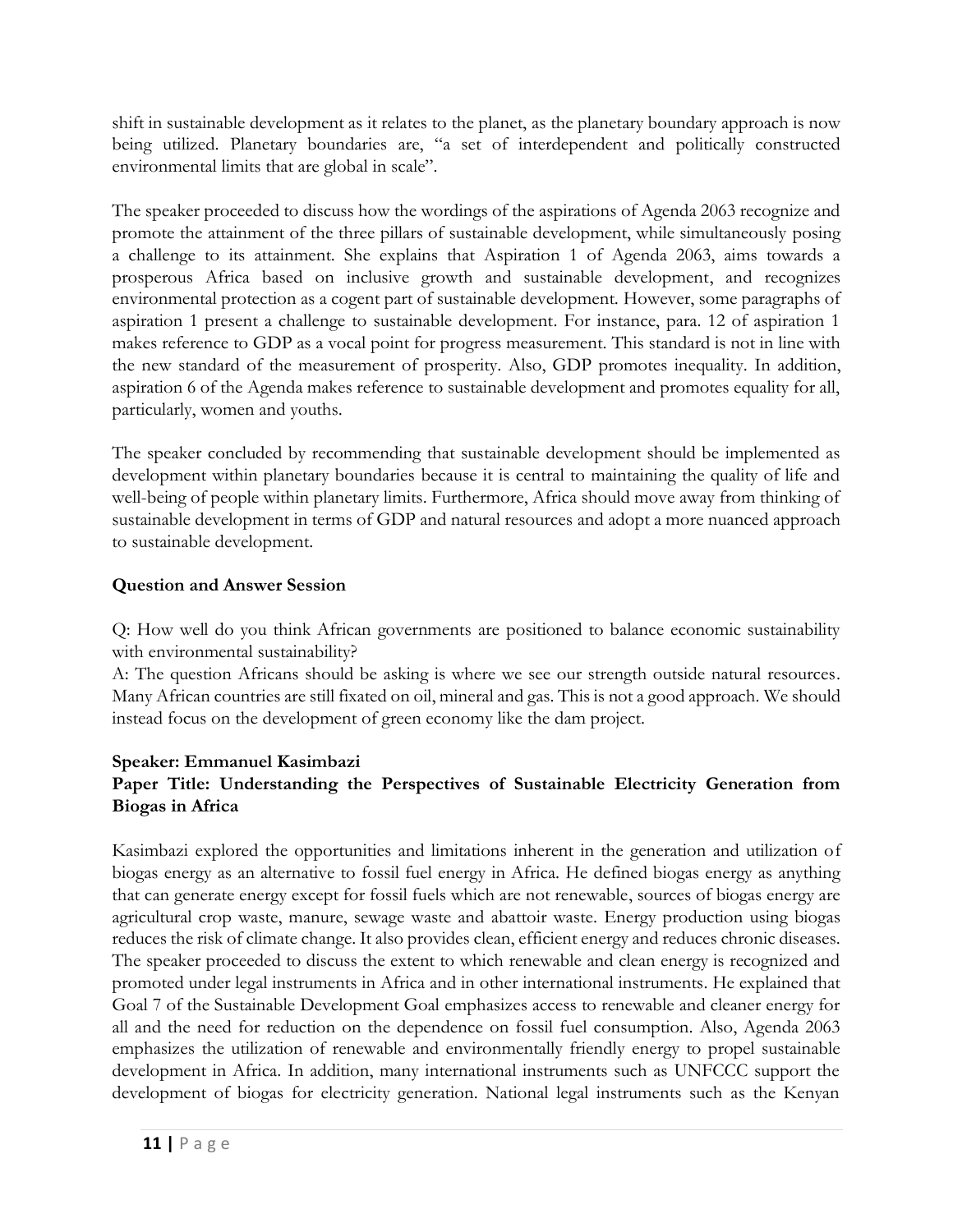Energy Act 2006, the Uganda Energy Policy 2002 and the Nigerian Electric Power Sector Reform Act 2005 promote the use of biogas. The speaker further noted that Africa has the potential to generate biogas energy and the continent has made some progress in this regard. For instance, many African countries have projects promoting biogas, however, issues such as lack of technology and awareness hinder its growth on the continent. The speaker also explained the challenges to the effectiveness of biogas energy in Africa which include - noise pollution, smell from waste, finance and economic challenges, inadequate capacity to install high volume of biogas, lack of policy and regulatory framework and lack of government support. Government support is key to harnessing biogas energy as evidenced in the success of Germany and Thailand.

The speaker concluded by noting that Africa has the capacity to produce biogas, however lack of awareness, lack of funding and lack of government's support hinder its growth. Awareness needs to be raised so that people know that waste can be used to produce energy.

## **Question and Answer Session**

Q: Do you think small- or large-scale biogas production is more viable in Africa? A: Yes, both are environmentally friendly. We have the waste, instead of polluting the environment we can take the energy and recycle it. It promotes waste management and enhances power.

Q: What are the benefits of biogas energy over other green energy?

A: We have the source, which is a major benefit. It protects the environment, and instead of sending those waste to the environment, it can used to produce energy. But there is lack of knowledge and awareness about it.

Q: Where should the pressure of lobbying government to adopt biogas and awareness program come from? Citizens, academics, civil society etc.?

A: The faster way to raise awareness of biogas energy is from experts who will bring it to the attention of the government and the government will then put the advice of experts into a policy, communities and civil societies should come later.

Q: What lessons can be learnt from other countries?

A: The government gives the initiative support. African governments hardly provide support. Government supports, policies and experts support are required. Government support is key in driving this project.

Q: What is the economic visibility of biogas in comparison to Hyrdo power?

A: Hydro power produces more, however, biogas can produce small projects for little purposes such as cooking. For instance, it can provide power to a lab for vaccine instead of waiting for a long time for large power projects.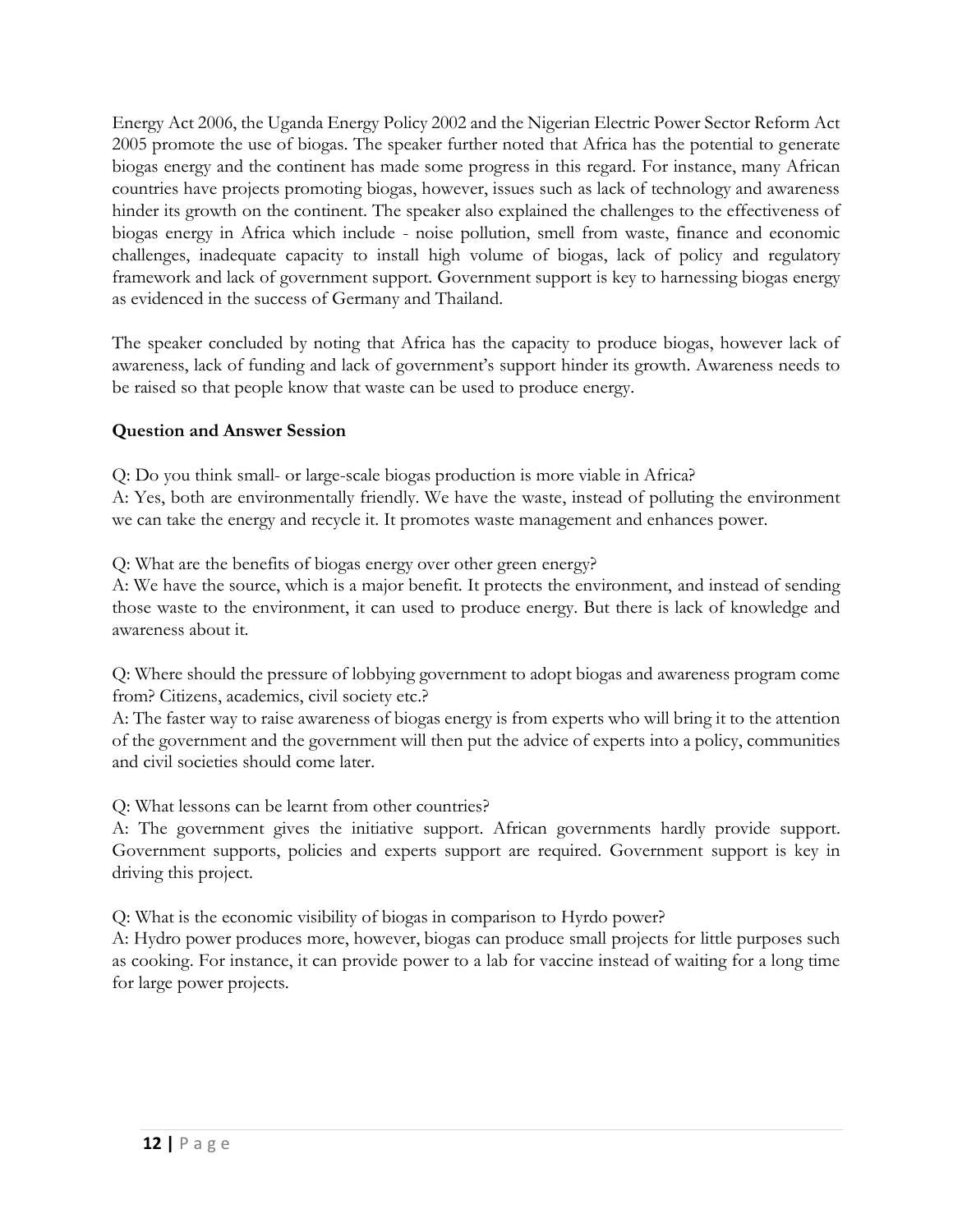#### **Speaker: Nkiruka Maduekwe**

## **Paper Title: Ensuring Environmentally Sustainable and Climate-Resilient Economies and Communities for the African Child by 2063: Lessons from Kenya**

Maduekwe discussed rights of the African child (everyone below the age of 18 years) under various legal instruments in Africa. She noted that Article 24 of the African Charter on the Rights and Welfare of the Child protects rights of children in Africa and that Article 14 of the Charter guarantees every child's right to enjoy the best attainable state of physical, mental, and spiritual health. Furthermore, aspiration 1 of Agenda 2063 protects the right of children to a healthy and well-nourished environment. She however also pointed out that certain factors hinder the right of the African child to a healthy and well-nourished environment. Chief amongst these factors is the impact of climate change on the environment. For instance, due to the impact of climate change, food items have become more expensive – in addition to inadequate nutrition and scarcity of safe drinking water. The speaker proceeded to explain that certain countries in Africa such as Kenya have enacted laws managing the impact of climate change. For instance, the Kenyan Climate Change Act 2016 and the Constitution of Kenya guarantees the right of every person to a healthy environment. Kenya also has laws guaranteeing the right of children to a healthy society.

#### **Question and Answer Session**

Q: Is there any case law in Kenya deciding on the environmental rights of children?

A: There are no case laws on this in Kenya, case laws are mainly focused on land issues.

Q: Kenya seems progressive in environmental issues in Africa, what other countries in Africa can we learn from?

A: South Africa has a law on carbon tax which can be adopted by other countries

Q: What are the challenges to implementing climate change legislation that promotes children's rights in Nigeria?

A: We are working on that, before the end of the year, Nigeria should have one. We are borrowing ideas from Kenyan laws. Nigeria has a Child's Right Act, with the new law and the human rights enforcement rules, we should be able to promote children's environmental rights in Nigeria. Nigeria is not without a framework even though it does not have a climate change Act.

# **Session 4: Corporate Governance and Tax Reform**

## **Speaker: Daniel Olika**

## **Paper Title: Improving Domestic Resource Mobilization for Actualization of Agenda 2063 Through Effective Taxation in Africa**

Olika discussed how the mobilization of financial resources, specifically taxation, can be harnessed to attain the objectives of Agenda 2063 in Africa. The speaker commenced by explaining that the goals of Agenda 2063 cannot be attained without adequate financing, that the Agenda is primarily hinged on Africa's ability to mobilize sufficient financial resources and the utilization of domestic resource mobilization can be used as a mechanism for increasing financial mobilization.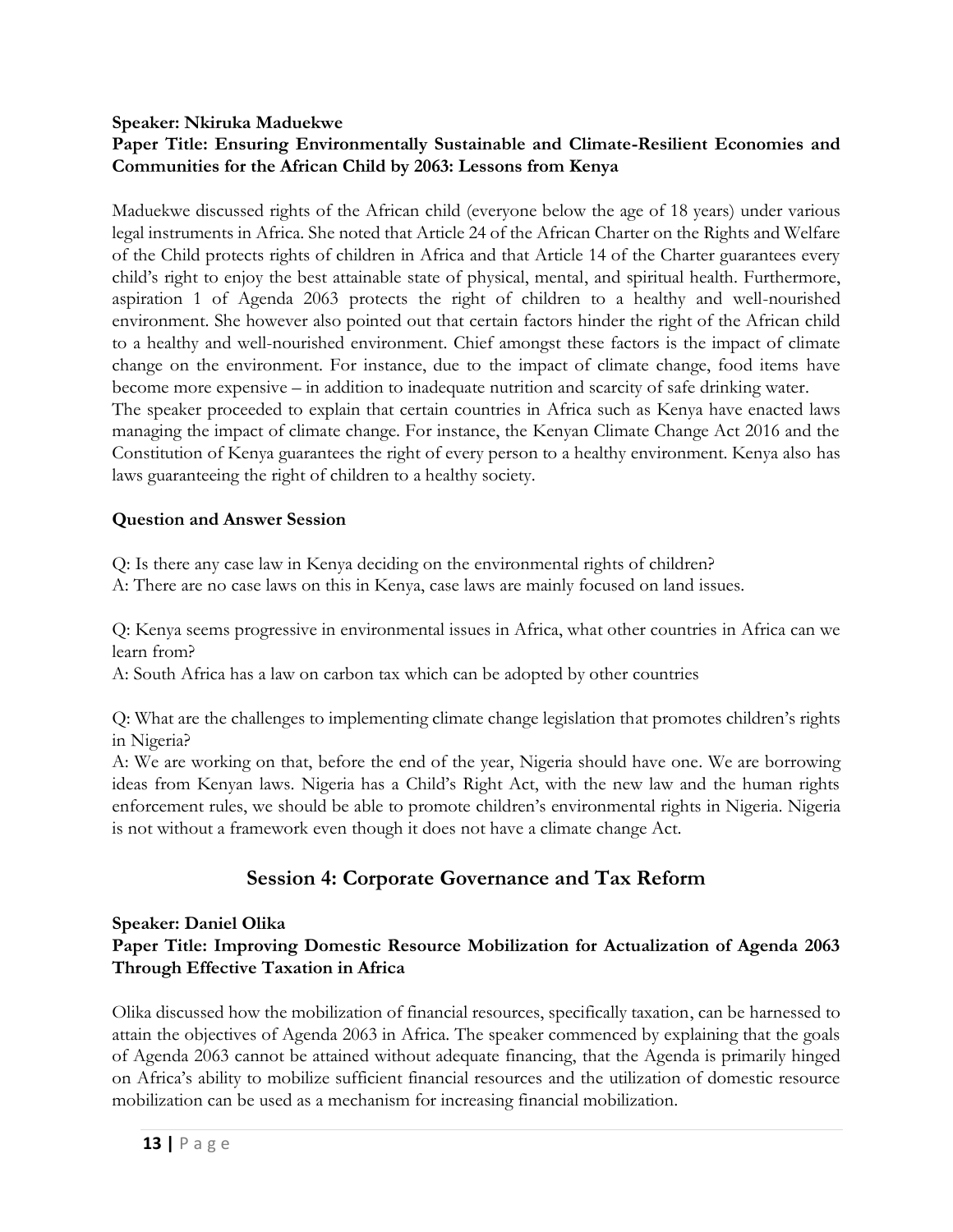He defined domestic resource mobilization as the process through which countries raise and spend their own funds to provide for their people, and it erases issues such as sovereign debt etc. Increasing tax revenues is one of the ways to optimize domestic resource mobilization. A major challenge however, is the difficulty in implementing taxation in the informal economy. Informal economy refers to those set of economic activities that are not regulated or protected by the government and comprises of micro, small and medium scale enterprises, over 80% of the African population is employed in the informal sector. Nigeria has tried to use bank account transactions and receipts to tax the informal sector, but this strategy has not succeeded so far.

Olika further explained that certain other factors such as the digital economy, illicit financial flows, base erosion, profit shifting and lack of comprehensive tax policy, hinder effective taxation in Nigeria. With regard to the digital economy, many countries in Africa lose tax revenues to tech giants such as Microsoft, Google, and Facebook. The permanent establishment rules are the major reason for this revenue loss. This is a global problem which requires a global solution, and international organizations such as the OECD are exploring solutions to this problem. Some countries are also exploring and imposing digital service tax. Current efforts to improve domestic resource mobilization are adoption of presumptive tax system, imposition of digital service taxes, participation of African countries in the OECD and adoption of national tax policies.

The speaker recommended the following ways to tackle the challenge of effective taxation in Africa: shifting emphasis from formalization of the informal economy to tackling multiple taxation issues in the informal economy, providing incentives for participation in the formal economy, increasing the use of technology, implementing voluntary tax declaration programs, conducting regular review of tax laws and active participation in the OECD by African countries.

## **Question and Answer Session**

Q: What's the incentive to pay taxes if tax revenues end up being mismanaged?

A: A way to tackle this is to fight illicit financial flows and ensure that tax revenues generated within the continent are used for the purpose for which they are generated. Regardless of whether tax revenues would be allotted, tax revenues need to be mobilized and collected.

Q: Has there been any effort at regional integration in Africa to come up with a regional policy on taxes?

A: Taxation is jurisdictional, it goes to foundational issues of sovereignty, therefore it is within the state competence to enact tax laws and policies. There are no efforts at the regional level to create integration on tax policies, we only have tax treaties between member states.

Q: Do you know if any African country has received funding from developmental banks to assist with institution building?

A: I am not aware that any state has received aid, but some have received support for technical capacity to cater to issues relating to international tax laws through the provision of training to African tax authorities.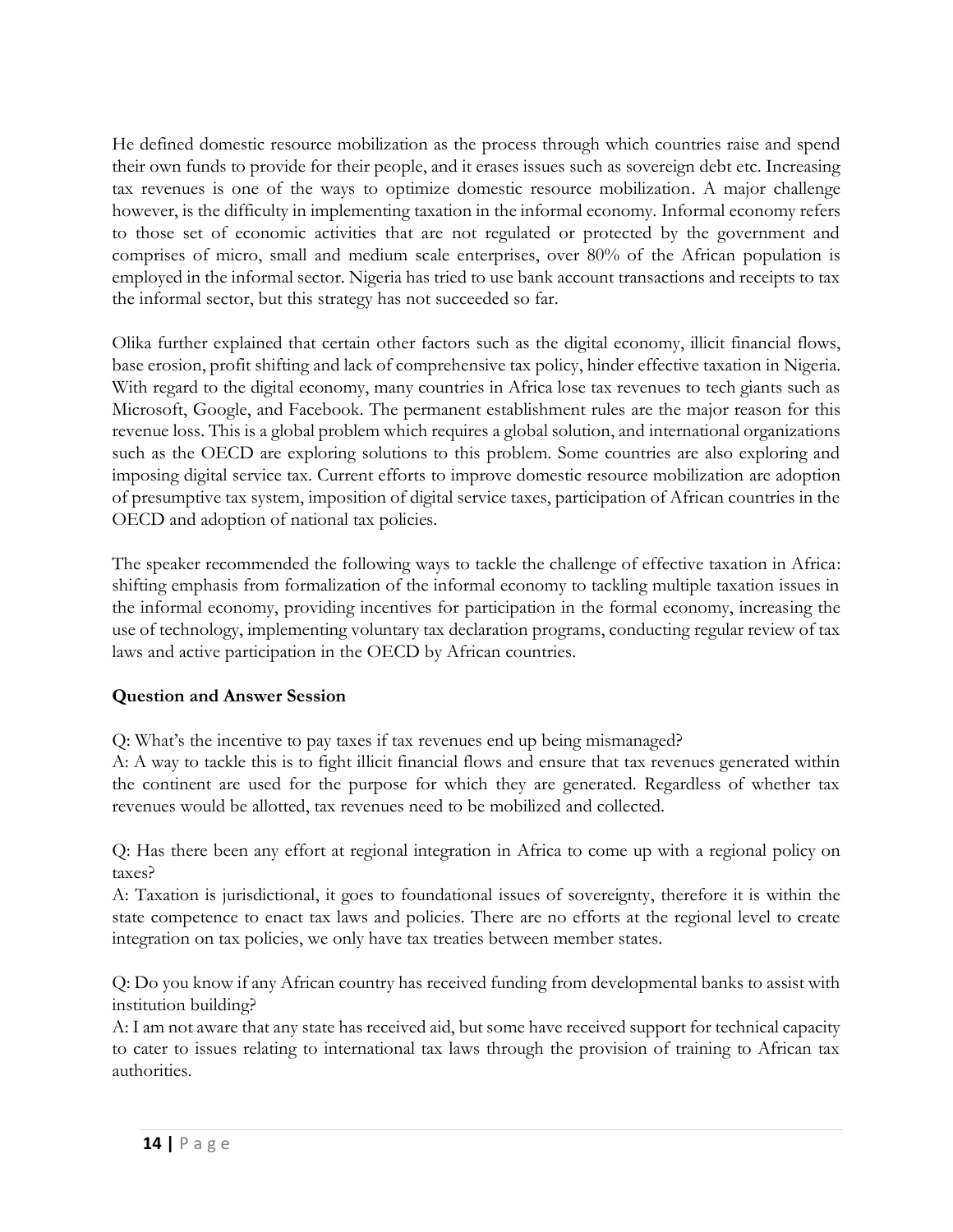Q: Do you think exempting small businesses from taxation is a good thing and an improvement for African countries?

A: Exemptions in tax law are based on the tax principle of fairness to put less burden on businesses and provide opportunities for businesses to grow. These businesses are considered the life blood of developing countries and exemption should continue to be granted to them. Data seems to suggest that it improves revenue one way or the other based on a statistical analysis conducted.

#### **Speaker: Stanley Omotor Paper Title: Agenda 2063 and AfCFTA: Do We Need More Tax Treaties?**

Omotor examined the relationship between Agenda 2063 and the Agreement establishing the African Continental Free Trade Area ("AfCFTA"/"Agreement") in identifying whether African countries need more tax treaties to achieve the objectives of both the Agenda and the Agreement. The speaker began by explaining that one of the Call to Actions in Agenda 2063 is to establish a free trade area in the continent. The speaker noted that this call to action was realised following the establishment of the AfCFTA which came into force in 2019 and the commencement of formal trading under the Agreement on January 1, 2021. The speaker added that the Agreement establishes a single and liberalized market for goods and services and requires State parties to progressively eliminate tariffs and non-tariff barriers to trade. The speaker used two case scenarios to demonstrate how the free movement of goods and services across the continent is envisaged under the AfCFTA but pointed out a gap - tax treaty gap- in the current trade and economic relations in the continent. Omotor noted that many African countries have less than 6 tax treaties with other African countries and this may pose a challenge in achieving the objectives of Agenda 2063 and the Agreement. The speaker compared this situation with the US-Mexico-Canada Agreement and the Regional Comprehensive Partnership. On the implication of tax treaties on foreign direct investments, the speaker explained that multinational companies often examine tax implications and concerns before investing, therefore, tax treaties affect the level of FDI which a country receives.

Omotor therefore recommended that the AU should lead conversations on tax treaties amongst African nations, and that the UN model on tax treaties should be adopted with modifications and caution in negotiating these tax treaties. He added that African countries should also negotiate more favourable tax treaties with other developed countries such as the US, China, Canada, UK, and Australia.

## **Question and Answer Session**

Q: What is the implication of tax treaties on tax exemption? Does it not impact tax revenues, particularly poor countries? How do we strike a balance between tax treaties and harnessing tax revenues?

A: Tax treaties regulates double taxation; it does not reduce domestic taxation revenue. It will increase economic activities but curtail double taxation.

Q: Fuel subsidy, what is the position of the treaty in addressing fuel subsidy where fuel is taken to other countries after producing?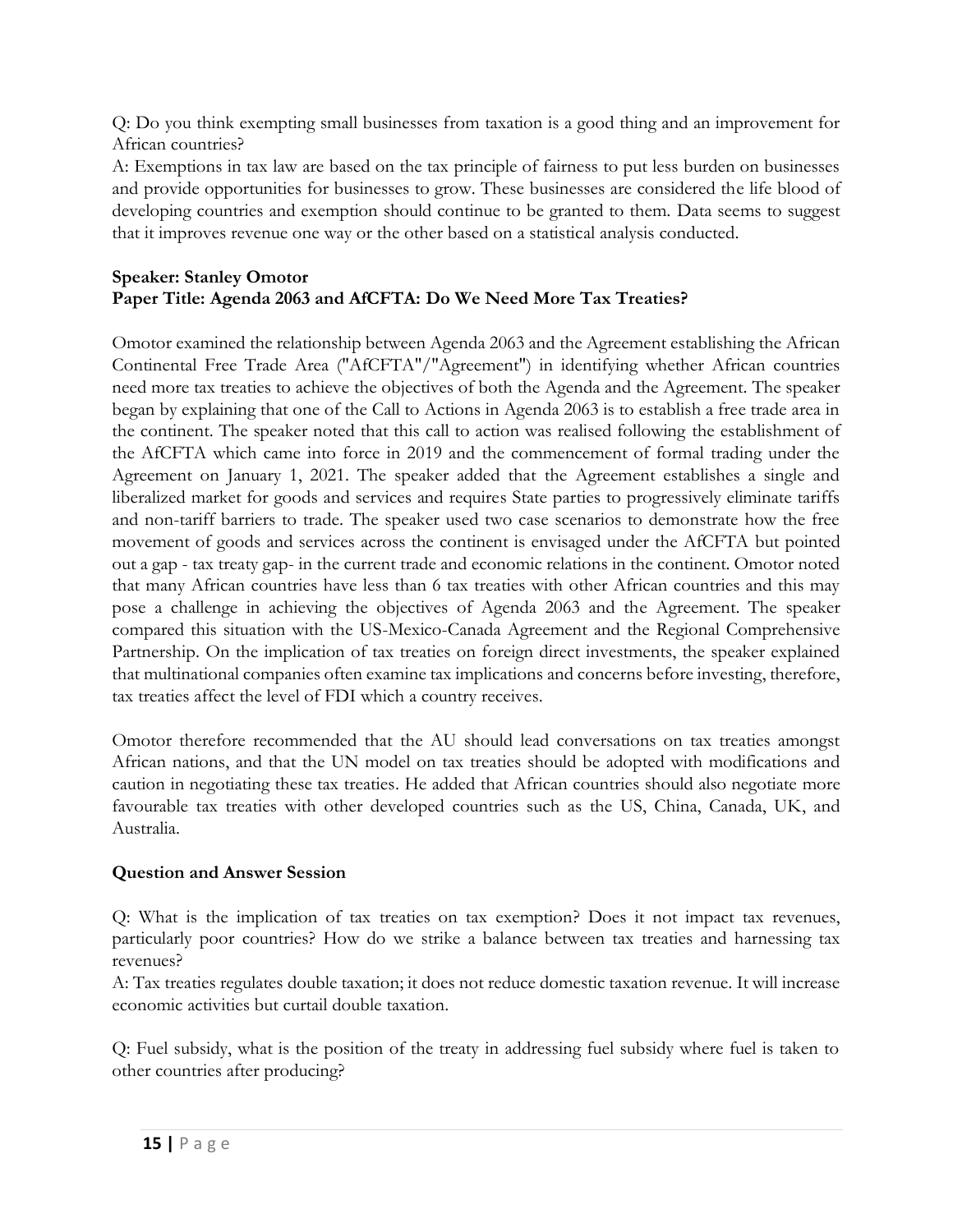A: The treaty allows countries to prevent low price foreign products from entering into their economy by adopting. It is left for the government to ensure that the cost of production is not too high compared to other countries.

## **Speaker: Oludolapo Makinde Paper Title: Corruption, Corporations and Agenda 2063**

Makinde examined how Artificial Intelligence (AI), corporate governance (CG) strategies and Corporate Social Responsibility (CSR) strategies can be utilized to combat corruption in corporations. She started by explaining that corporations play a huge role in promoting sustainable development in Africa and they can be utilized in attaining the objectives of Agenda 2063. She however noted that corruption hinders corporations from achieving their sustainable development objectives. The speaker also examined corruption in Africa through a TWAIL lens, stating that there exists a belief that African states are very corrupt since they are always ranked very low on the transparency index scale.

Makinde explained that multinational corporations often import corruption risk from their countries in the global north to countries in the south, including Africa as anti-corruption laws in the north are more stringent. She further explained that the low standard of living in African countries pushes many people to engage in petty bribery to make ends meet, and that this is one of the underlying causes of corruption. The speaker suggested that corruption in Africa can be addressed through CG strategies, AI, and CSR principles. CG and CSR principles can motivate companies to consider the impact of their activities on stakeholders and the larger community when making decisions. AI has the ability to predict and even prevent corruption. CG and CSR principles promote the establishment of corporate anti-bribery policies, CSR nudges companies to take internal steps to curtail anti-bribery policies, and it fosters the principle of accountability and transparency of companies. She also noted that institutional shareholders can demand action on environmental, social and governance (ESG) issues including corruption.

In terms of AI, regtech can be used to enhance business regulation using information technology. AI could take the form of social media, algorithms, machine learning, amongst other things. Many of which are being used in the public sector across the world including India, Brazil, and Ukraine. In fact, in some countries a search can be through a database to determine if an individual is corrupt. AI provides a platform for someone to sift through large database.

The speaker also discussed a number of challenges to the utilization of CG, CSR principles and AI to combat corruption. This includes concerns that AI negatively affects the right to privacy and other human rights issues, low utilization of digitalization process in Africa, CG and CSR measures can be reduced to box ticking exercise, CSR can be utilized as a tool for fraud, and the need to be mindful of replicating western-centric perspectives.

# **Question and Answer Session**

Q: Are there ways to overcome the challenges of using AI to combat corruption? A: It is not clear how to combat the issue of bias in AI. In utilizing AI, we should look at issues from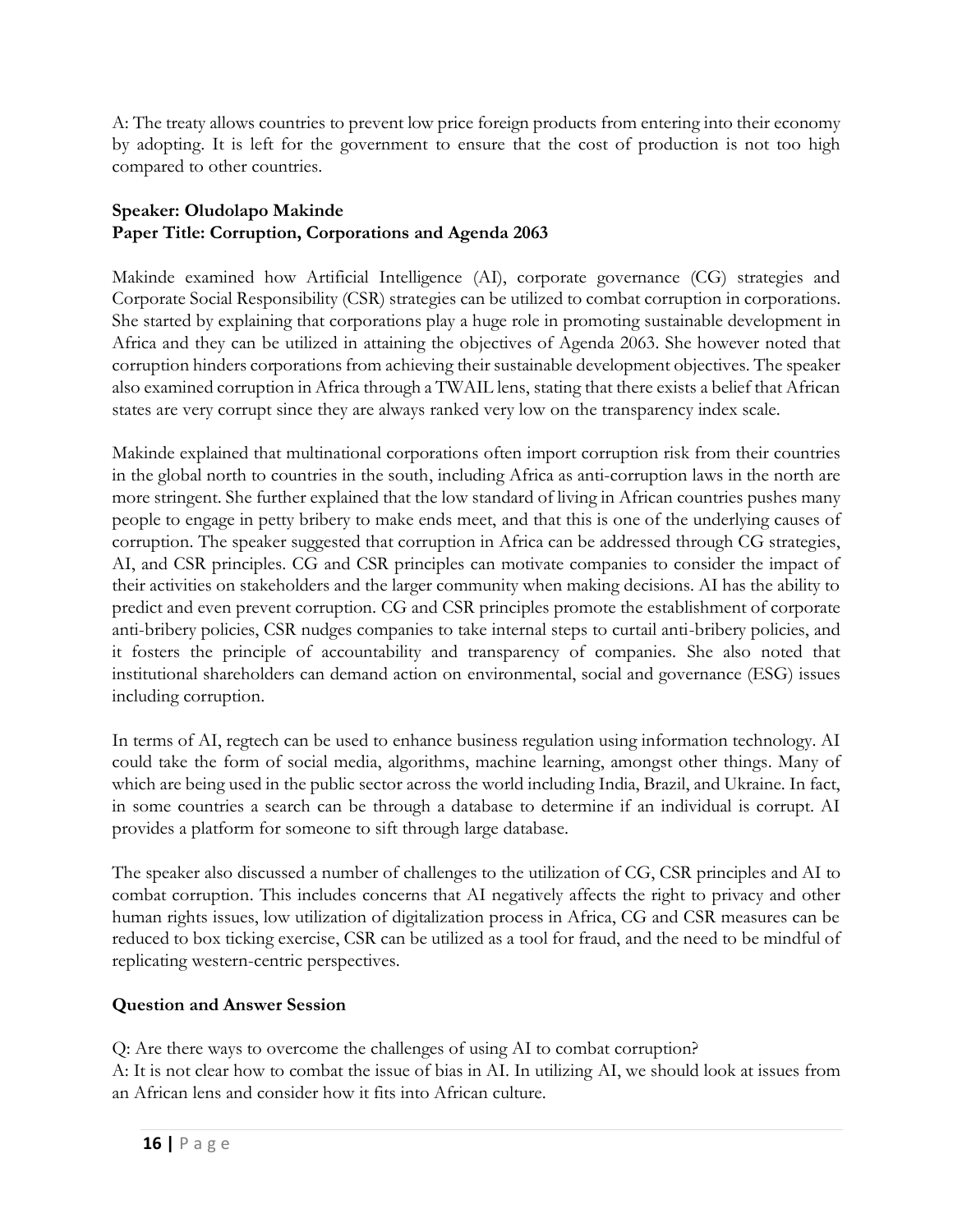Q: With the challenges of enforcement mechanisms, political will, and institutions to enforce these ideas, how do you think Agenda 2063 can raise awareness of certain challenges relating to enforcement?

A: The underlying factor behind most of the challenges in Africa is corruption. Citizens need to start challenging the corrupt and questionable practices of multinational corporations and governments.

Q: Can we talk more about the TWAIL approach to corruption?

A: For instance, tipping is legal in western culture, but in the African setting, gift giving as a form of appreciating work done, is considered to be a form of corruption. Is there a substantial difference between the two? Also, in the north, lobbying is not considered corruption, but shouldn't it be? These are questions we need to avert our minds to. Also, African governments need to avoid adopting anticorruption laws without considering how they affect the African citizenry.

# **Wednesday, June 23, 2021**

# **Session 5: Women and Gender Equality**

#### **Speaker: Luwam Dirar Paper Title: The Emancipation Conundrum: Decolonization, Law, and Gender in Eritrea, South Africa, and Nigeria**

In this presentation, Dirar discussed women's emancipation in Africa in the past, the present, and the potentials for advancement in the future. Starting with the past, Dirar argued that the African Union (formerly the Organization for African Unity (OAU)) excluded the concerns of women and the OAU relegated women's interests to a gradual realization process without any sense of urgency. Instead, the OAU chose to focus on the anti-apartheid, decolonization movements and achieving equality with other states across the globe.

The speaker also asserted that women and men did not have a shared idea of emancipation in the past. In Eritrea, for instance, women expected equality while men expected women, especially the independence fighters, to be masculine in order to belong to the guerrilla. Next, Dirar highlighted Margaret Ekpo in Nigeria and argued that the Parliament of Nigeria and Northern Cameroun did not support her efforts to secure a seat in Parliament in 1959 because they saw women as privies to their male family members in community organizations and politics. Women's participation in womenspecific issues, including women's emancipation, was seen as secondary to political freedom. African leaders such as Kwame Nkrumah supported this position. The speaker further argued that the OAU rejected arguments by women leaders for inclusion based on a quota system implemented beyond the state level.

Finally, Dirar questioned the primary contradiction in achieving gender equality in the post-colonial period, noting that there are long-lasting effects on women's participation in political leadership in Africa because women's issues remain divorced from the prevalent African social issues.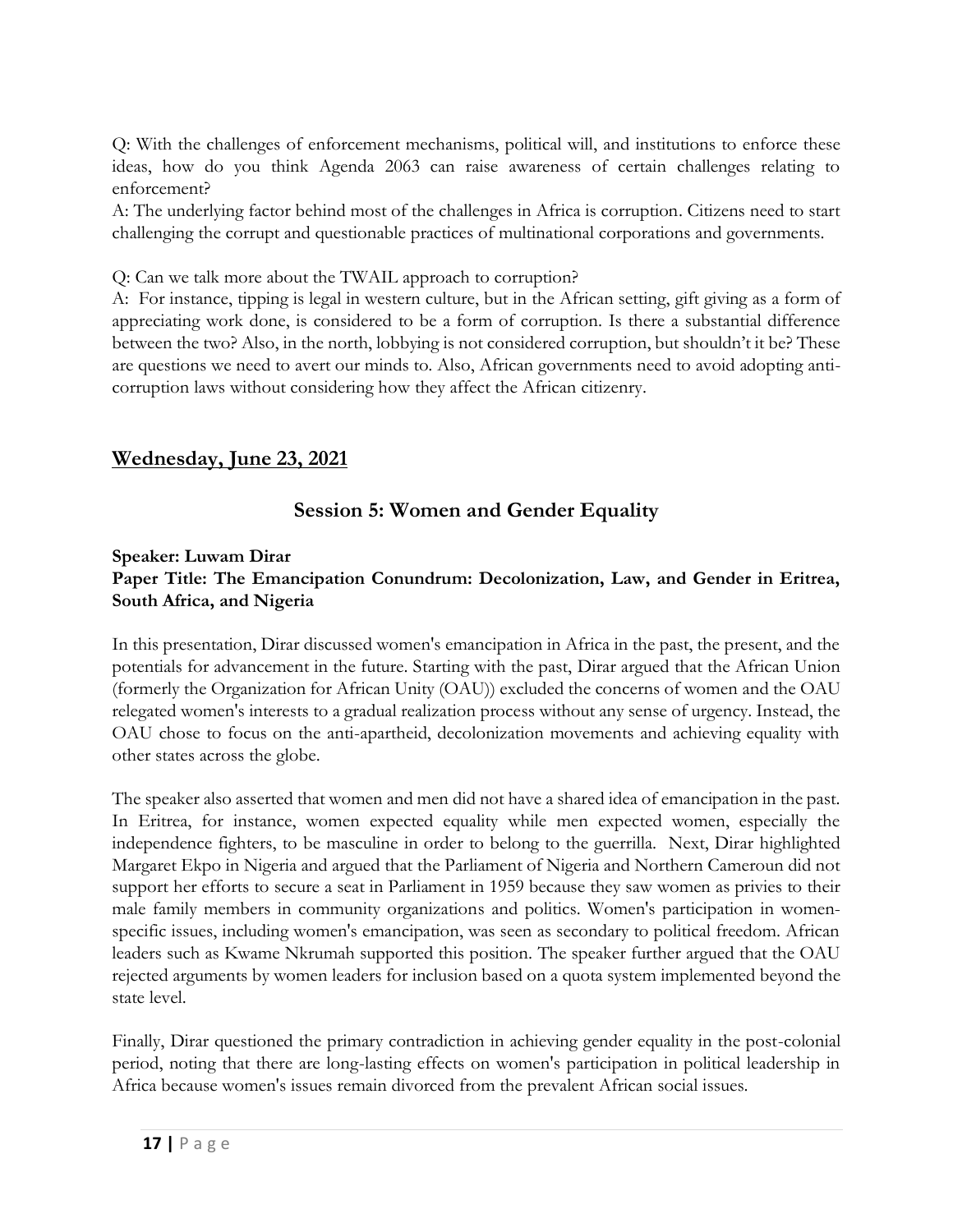#### **Question and Answer Session**

Comment by participant: The situation in South Africa highlights the work by South African women/feminist leaders even in the face of the prioritization of the anti-apartheid struggle.

Q: Does your research look into the contributions of past African leaders like Thomas Sankara? His thoughts concerning the exclusion of women and the hierarchy of issues differed from that of Haile Selassie, Kwame Nkrumah, and Julius Nyerere. Also, does the current African human rights system and ideas provide potential solutions to many of the present struggles?

A: My research has not explored Sankara's position as my focus was limited to Selassie etc. Regarding the second question, I am still trying to figure out what next. I find that human rights discourse has not been beneficial concerning the issues I seek to address and has its problems. I believe that there is room for more judicial activism at this stage but is conceptualizing her framework for this approach.

Q: How does your paper engage with the pre and post-colonial position?

A: My focus period starts from the 1950s, including the colonial period under Ethiopia's Selassie. Selassie demonstrated an anti-colonial stance on the global stage, but domestically, subjugation of Eritrean people and women continued. However, my study focuses on how political actors understood women's rights.

Q: Is there anything in the past period of women's leadership that we can look to as the next step? This approach would move the discourse beyond a western feminist approach towards more indigenous African feminist approaches.

A: While it is a struggle to move away from Eurocentric feminist thought, the movement was complex, and the experiences varied. Therefore, it is difficult to find some uniformity of narrative to form an indigenous feminist approach. My approach is to capture the broader experience as much as possible.

Q: Are any generalizable achievements from the past?

A: The idea of success in women's participation, according to African leaders, involves doing the bare minimum, which should not qualify as achievements.

Comment by participant: It is also important to contextualize the pre-colonial period to avoid erasing women's activism during that time. Such erasure is something that often occurs in post-colonial theory.

Q: Why did you choose to focus on the three countries mentioned in your paper?

A: Eritrea is interesting because it was not considered a colony in the traditional sense. Nigeria was a typical colony with significant experiences of women's leadership. I chose South Africa because of its unique experience with apartheid and colonization.

Comment by participant: Suggested a book by Veronica Bruey titled "Patriarchy in Africa" as a helpful resource, especially as it contains a chapter on Eritrea's experience with patriarchy.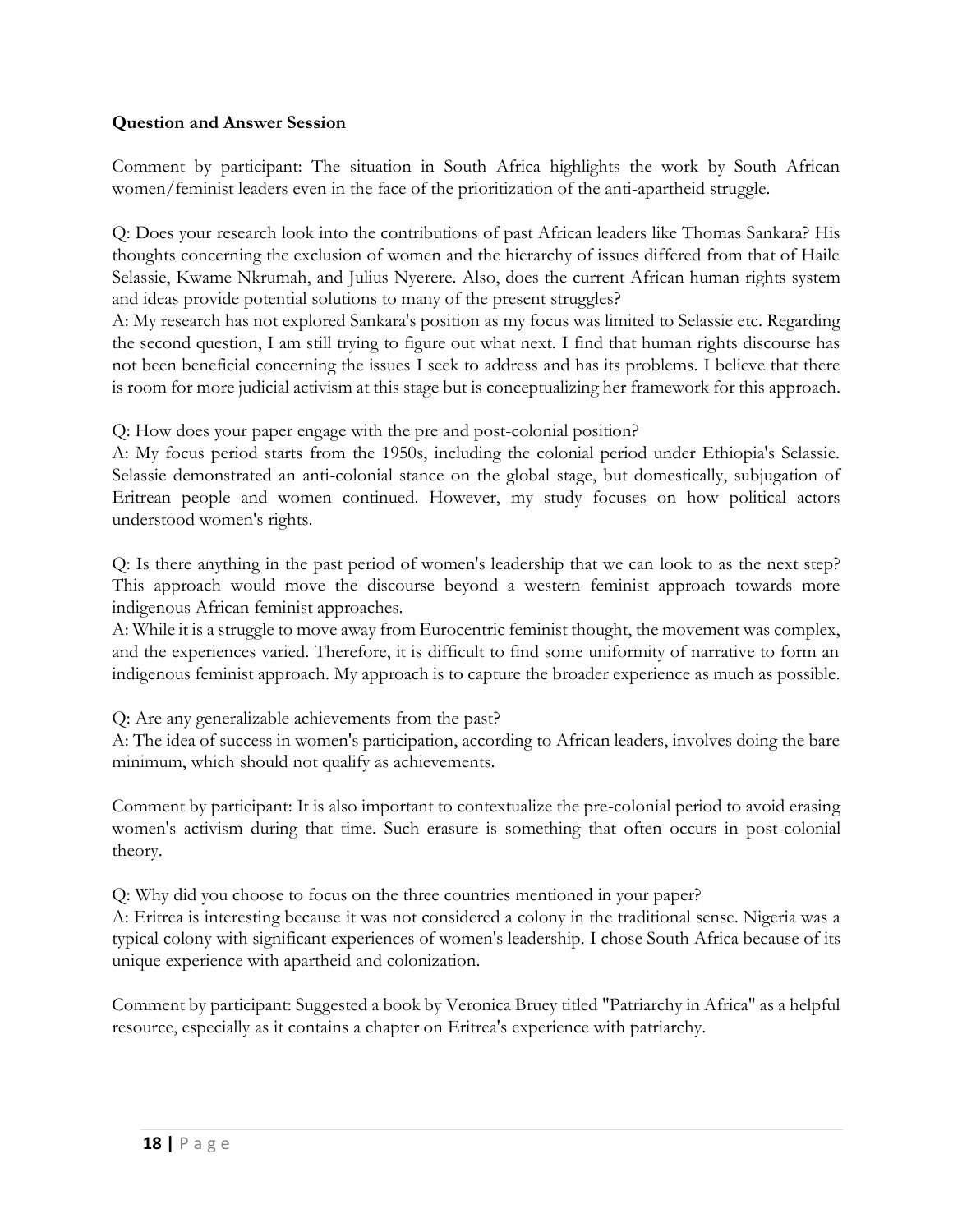#### **Speaker: Rita Ozoemena Paper Title: A people-driven Development of the African Union: Exploring Opportunities for Gender Equality**

In this presentation, Ozoemena started by focusing on the conception of people within the African Union (AU) framework and how that informed attitudes to gender equality. She noted that there is a shift regarding development in Africa, and her research examined gender equality within that shift.

The presentation also looked at the AU agenda over the past 50 years and the AU gender framework and conception of gender to achieve Agenda 2063. She noted that the notion of people in the African Charter of Human and Peoples' Rights (ACHPR) does not include any specific definition of people but instead highlights the enshrined rights and how various groups in Africa claim these rights. According to specific markers, the Charter describes 'people' by their shared interests, territorial link, group identity, etc. Groups like the Niger Delta people in Nigeria consolidated their identity as a distinct group using these markers.

Ozoemena argued that the concept of people in the ACHPR reinforces patriarchy and the hierarchy between men and women. The Charter does not explicitly recognize women, but also, the AU's focus was to avoid external domination and achieve emancipation for African states. The AU gender framework, which encompasses legislative instruments like the AU Solemn Declaration on Gender Equality in Africa and the Constitutive Act of the African Union, recognizes some provisions on gender equality. However, this is geared towards acceptability by the international community rather than addressing the equality concerns raised by women.

Looking towards the future, the speaker observes some improvement in women's participation in leadership and governance in Africa but that there are continuing constraints regarding issues relating to socio-economic inclusion and sexual and gender-based violence. Concerning gender roles, women remain mainly involved in the private sphere, where their efforts often go unnoticed and unappreciated. Additionally, research shows that achieving gender parity on socio-economic and political issues will take a significant amount of time.

Looking at the AU Agenda 2063, Ozoemena concluded that the AU is hoping for a people-driven approach to development which will require partnership and participation from women and women groups.

## **Question and Answer Session**

Q: Please further explain how we can rethink women's rights on the continent to take the gender question more seriously.

A: The focus should be on the right to development. This approach reaffirms community in contrast with the human rights approach, which is more individualistic. The African community faces attitudinal challenges that hinder continental development. Addressing this challenge is key to realizing that it is unnecessary to look elsewhere for a development plan and aid beyond what we have in Africa.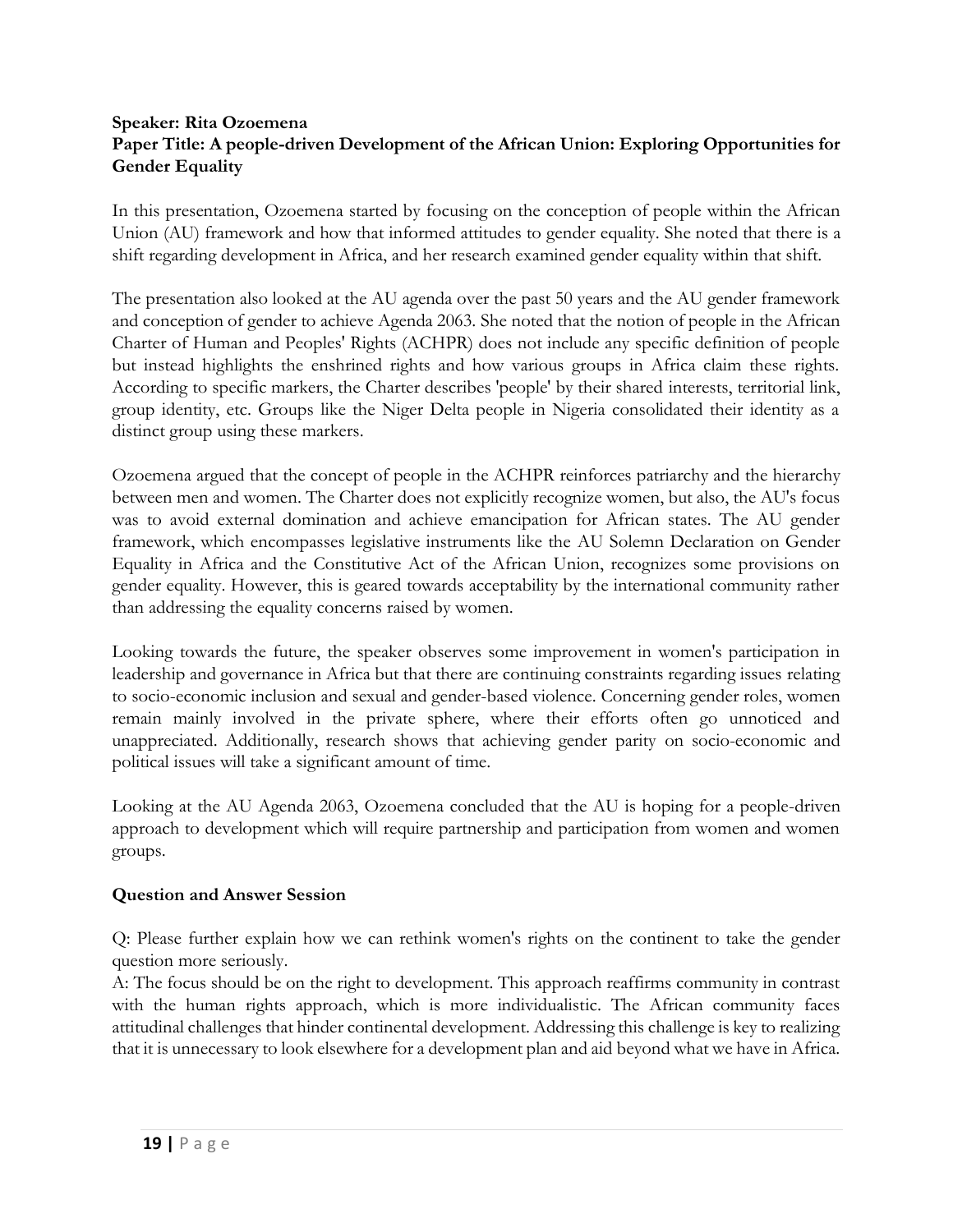Q**:** With reference to the patriarchal connotations of the term 'we the people' in different constitutional provisions of African countries – is its use in the African context a borrowed term or is it simply your critique that the term is patriarchal?

A: It is my critique of how the various constitutions denote people as a concept and based on women's reality in the political space, which remains poor.

Q: With reference to your concluding statement that "the future is female," as well as your analysis of people as a concept and its impact on gender equality in socio-economic spaces – do you worry about achieving these aspirations in respect of women's participation and inclusion?

A: While I am worried about how we will get there, fundamental to progress is the attitudinal change I spoke about and provides examples from Namibia and Tanzania concerning changes to particular cultural practices harmful to women. The fact that the AU is also focusing on a people-driven approach to change, particularly the involvement of women and youth, shows change and progress.

Comment by participant: on whether the term "we the people" is a borrowed term. Commenter notes that in Agenda 2063, the AU seems to be asking the international community to respect the vision of the AU and its members for themselves. She suggests that the Agenda's drafters were perhaps looking at their independence but that the term may not reflect any particular meaning. In response, Ozoemena noted that in the context of the right to development, African leaders recognize that we are a people regardless of how the term was derived.

#### **Speaker: Anna Sallah**

## **Paper Title: The Missing Link: Reflecting the Social Fabric in the Legal Implementation Measures Against Female Genital Circumcision in Africa**

Sallah's presentation focused on the persistent occurrence of Female Genital Circumcision (FGC)/Female Genital Mutilation (FGM) despite its criminalization and argues that critically examining the legislative frameworks is key to understanding its continuous occurrence. Sallah also contends that the context of social and cultural interaction of society with its laws requires some attention. She found that the western framework of international law is opposed to cultural norms in Africa. Using the Third World Approach to International Law (TWAIL), she traced the history of international law to demonstrate this. She identified the Treaty of Westphalia as a critical building block of international law. As a result, international law represents Roman antiquities and Christianity. The concept of civilization in international law embodied these sources, and the Europeans used it to displace African social constructs under the guise of international law. Therefore, colonialism and post-colonialism reflect how international law with its European origins impacts Africa's social and cultural experiences.

Sallah's position is that because international law is opposed to African social constructs, it does not impact the normative ideals of FGM in the communities where the practice remains. Using deterrence theory, she also argues that international law does not deter FGM because FGM is, in fact, a normative crime – those who practice it have conflicting internal standards and have not internalized the criminalizing law as a norm. Consequently, the speaker found that deterrence through law needs to be sensitive to people's inner convictions about FGM. Using theoretical approaches of legal pluralism and 'vernacularization' as propounded by Sally Engle Merry and others, she suggests that the way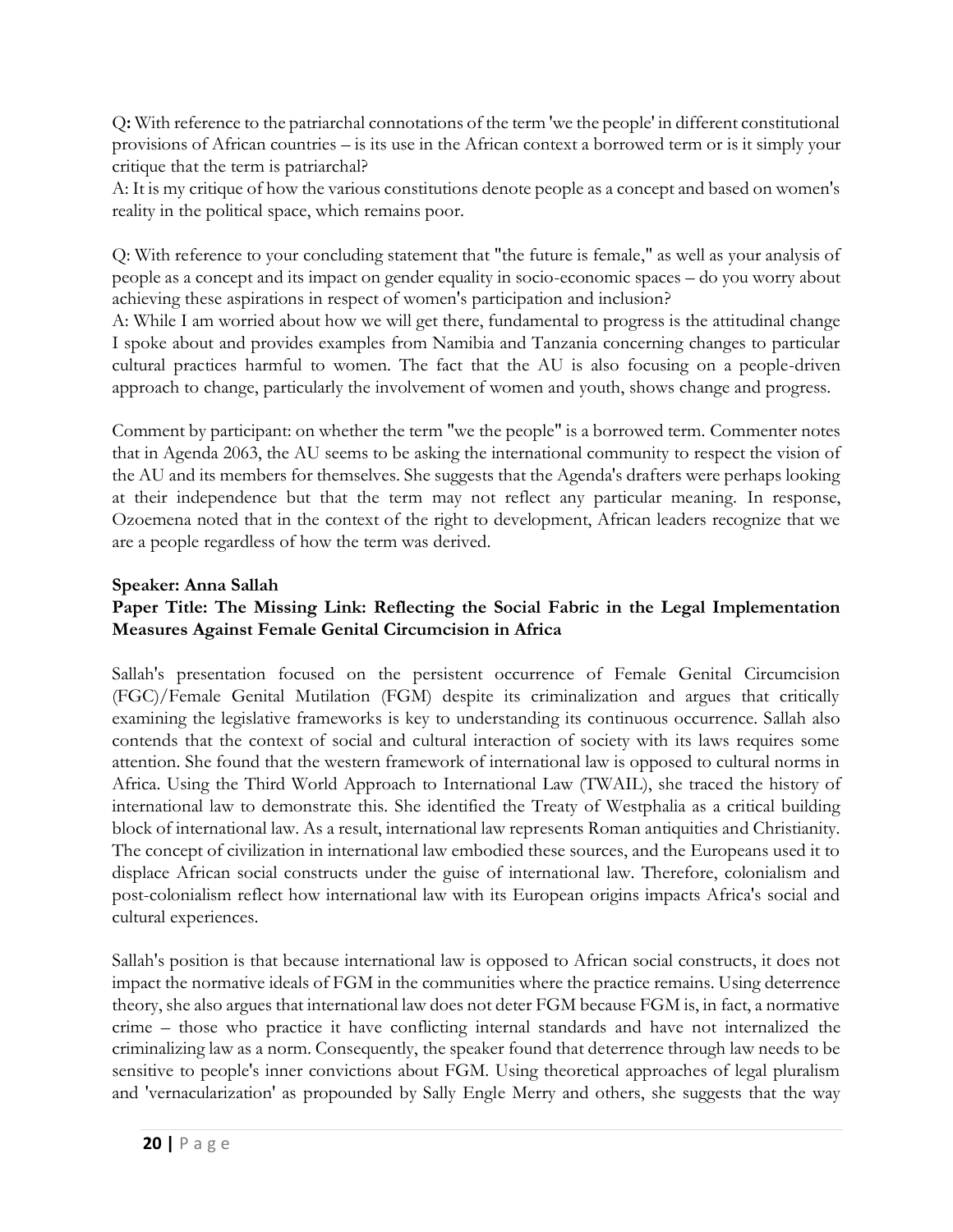forward lies in localizing international laws and norms rather than a 'copy/paste' approach. Accordingly, international law should merge with African customs and social norms to have the desired effect.

Sallah concluded that with regard to Agenda 2063, this approach considers the intersectionality of African women and the issues they face.

#### **Question and Answer Session**

Q: Is reforming international law or replacing it a way forward and how we can account for the contradictions within local customs in seeking to localize international norms?

A: It is not realistic to replace the present international law entirely as not everything in international law is bad. Reforming works within the system, and the reality is that we sometimes need the partnership with the 'West' while maintaining an African perspective. Regarding conflicting customs, Sallah argued that leaders influence change, and while there may be different thought-leaders around a particular issue like FGM, the approach may be to form a coalition with leaders who are willing to explore the changes suggested.

Q: Have you looked at the idea that legislation is not the best way to change attitudes as legislation may 'nocturnalize' practices like FGM? Instead, we should be looking at the law's limit and how attitudinal change may be a better focus.

A: The law remains vital because it criminalizes FGM already, and so it needs to be examined due to its implications for families. While I am aware of myriad of options or alternative approaches, I did not look at all of them.

Q: Culture influences law and vice versa, so the law is a significant contributor to the FGM conversation. FGM has its proponents, including among women, and the way forward may involve reaching some sort of compromise. For instance, former President Sirleaf of Liberia banned FGM for girls under 18 to require consent before performing FGM. Has the speaker considered this an acceptable option? Also contrast this with another example of Kenya where the courts recently denied the right of an adult woman to FGM as it was against domestic and international law.

A: The main issue with FGM is that practitioners force FGM upon minors. In adulthood, there would be individual agency, so this may be a good compromise. Even if we accept agency/adulthood, there remains the issue of community pressure which plays a significant role in individual decisions.

# **Session 6: Responses to COVID-19 – the State and Economy**

## **Speaker: Dunia Zongwe**

#### **Paper Title: Your Wallet or Your Lungs; Juggling Between Employment Rights, Efficiency and Public Health During Pandemic**

Zongwe discussed the impact of the Covid-19 pandemic and the resulting lockdown on employment contracts and the rights of employees. He commenced by noting that the Covid-19 pandemic is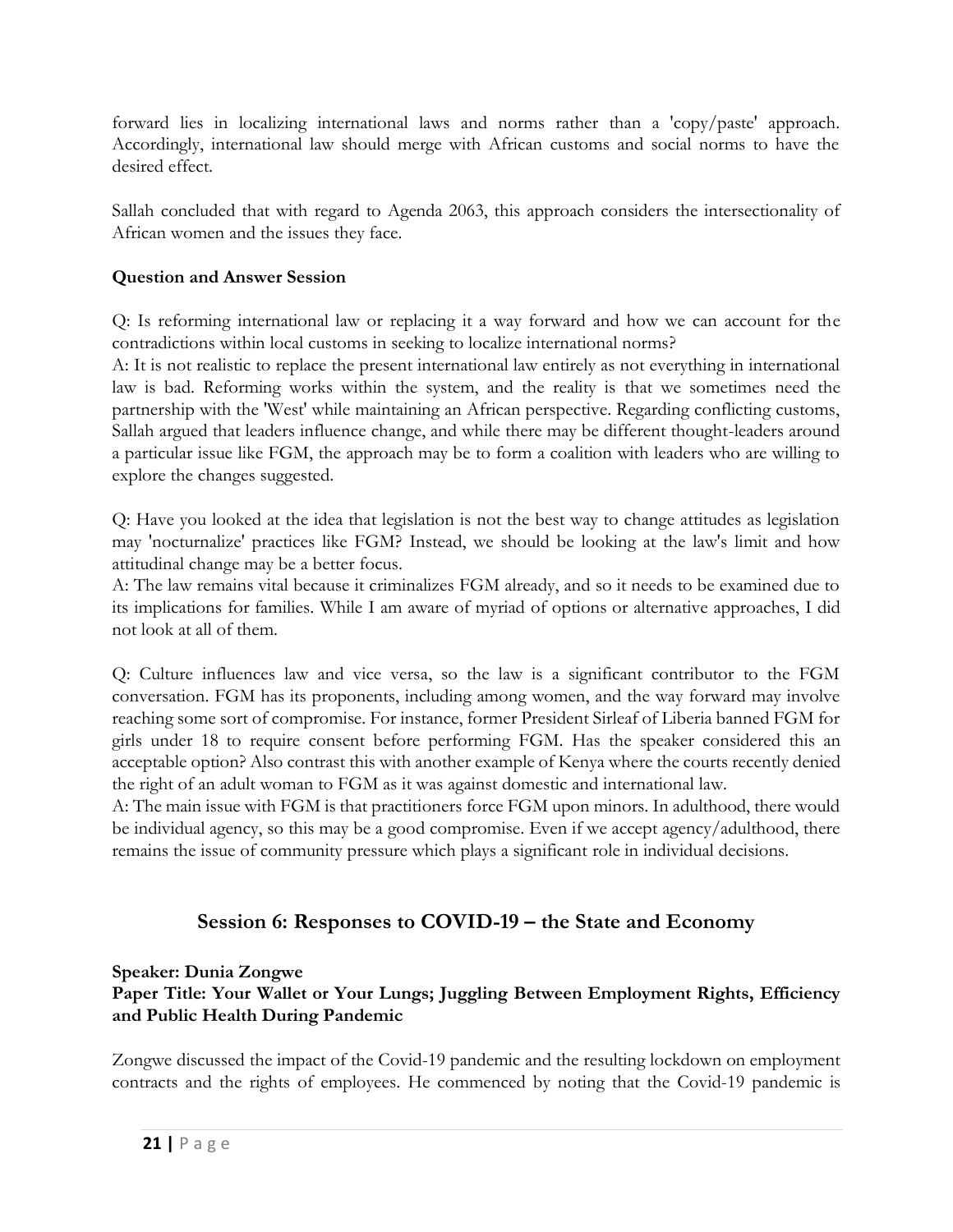presented as a dilemma between saving lives and saving the economy, juggling three concerns – health, employment and efficiency.

The speaker explained that government responses to the covid-19 pandemic include declaration of state of emergency, passing special emergency regulation and regulations addressing the impact of covid-19 on health. For instance, in Kenya, the government declared a public health emergency after Covid-19 broke out, however, existing legal framework - contract law and labour law did not anticipate the pandemic and are ill-suited to address the economic and employment challenges brought about by the pandemic. Employment laws in South Africa, Kenya and Namibia restrict employers' ability to amend contract terms due to the effect of the pandemic.

Zongwe recommended that the "cheapest-cost avoider" (CCA) principle should determine whether to change contract terms or retrench employees as a result of the pandemic. In Kenya, the least cost avoidable principles holds that the law must allow businesses to change terms or retrench employees insofar as emergency declarations or regulations have frustrated the performance of contracts. The speaker suggested that governments should agree to pay employers to retain employees since they have the capacity to do that, and that this strategy will make governments more cautious when making decisions.

## **Question and Answer Session**

Q: What is the implication of Covid-19 and health intersection on Agenda 2063?

A: Regulations on Covid-19 have had an impact on cross border trade. In many instances, the volume of trade decreased. The cheapest cost avoidance principle takes into account that the decisions of the government have an impact on health, employment and cross border trade.

Q: How do the recommendations of the paper play a role in Agenda 2063?

A: Health is related to Agenda 2063. Some of the regulations on health made by governments have indirect impacts on cross border trade, entrepreneurship and long-term employment.

Q: Can most African countries afford to pay employers to keep employees?

A: African governments will likely be unable to pay employers, and if government cannot afford to pay why should employers pay? Government can generate funds internally, borrow from international organizations. Businesses cannot afford or do not have the capacity to generate such funds or borrow money. If such a burden is imposed on businesses, that will result in businesses performing humanitarian duties which the government ought to perform.

Q: Is efficiency the best area to focus on in terms of the impact of the pandemic on trade and employment?

A: Many developing countries have scarce resources. In this case, employment is scarce and limited and we have to ask ourselves, "how do we deal with scarce resources particularly in the context of the Agenda?" We have to think economically.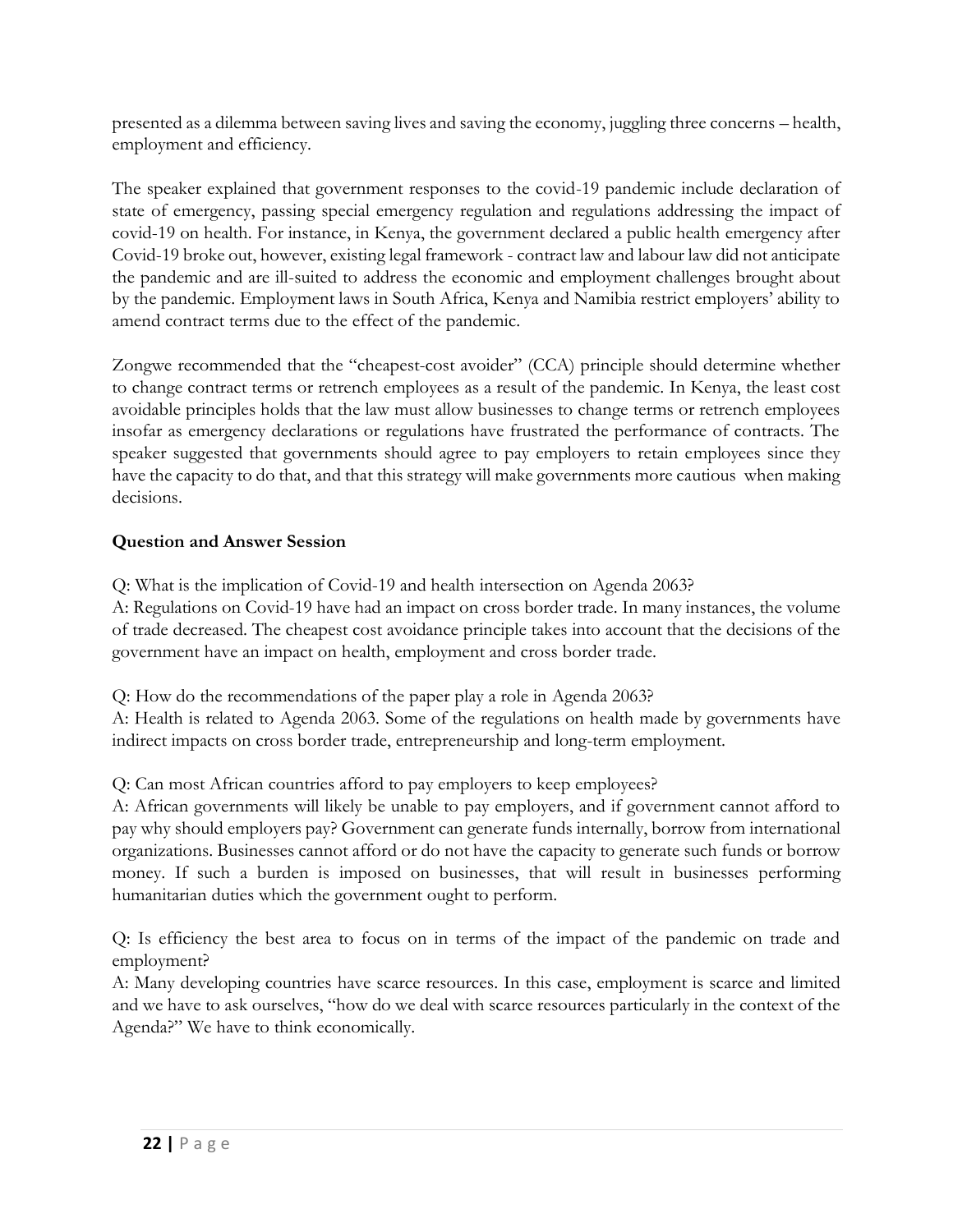#### **Speakers: Linda Mushoriwa & Esther Njieassam**

#### **Paper Title: Covid-19 and the African Union's Agenda 2063: Realizing Africa's Aspiration for a Peaceful and Secure Africa in the Face of a Global Health Crisis**

Mushoriwa and Njieassam examined the challenge of peace and security in Africa and how insecurity, particularly in Mozambique and in other parts of Africa may hinder the attainment of the objectives of Agenda 2063. The speakers examined the conflict in Mozambique, how Covid-19 escalated the conflict and what can be done by international organizations to ameliorate the conflict. The speakers commenced by discussing relevant policies and laws addressing peace and security in Africa. They proceeded to discuss the nature of the conflict in Mozambique and stated that marginalization is the main reason for the conflict which grew in size in the beginning of 2020. The conflict has led to 623 people being displaced and over 2000 dead. Humanitarian crisis is in force in Mozambique, as there have been extra judicial killings and execution of civilians, firing into crowds etc. These challenges not only pose a threat to life but also to foreign direct investment opportunities, and consequently, a threat to socio-economic growth in the country. It further poses a challenge to peace in the eastern part of Africa.

The speakers further discussed the impact of covid-19 on the conflict in Mozambique. They noted that the covid-19 pandemic exacerbated the already fragile situation in some parts of Mozambique, as it provided an opportunity for the groups to plan and make more aggressive attacks. In addition, Mozambique has inadequate health infrastructures to respond to the covid-19 pandemic. There are no systems in place to adequately cater for the needs of citizens. People are more afraid of the conflict than the pandemic.

Mushoriwa and Njieassam explained that due to the principle of subsidiarity, the AU is incapacitated in responding to the crisis in Mozambique. The principle states that if there is a regional organization that can directly deal with a conflict in a region, such regional organization should handle it, and other international organizations should not hinder such efforts. Thus, the AU has not taken any concrete steps to deal with it. The SADC (the regional organization) have met to discuss the conflict in Mozambique but are yet to take concrete steps to address the conflict. The SADC has however deployed its military to the conflict zone – which the speakers hope is a good step towards resolving the conflict.

#### **Question and Answer Session**

Q: What legal frameworks are required to ensure that regional bodies and states can respond to conflict during the Covid-19 crisis?

A: This is an unprecedented conflict, so the legal framework on how the AU and other regional bodies respond to conflict is the Constitutive Act. Therefore, the Act should be amended to address the issues of conflict and the global pandemic. It is mainly about how individual countries respond to Covid-19 - that is more important than regional organizations.

Q: Should the Mozambique government take a huge chunk of the blame since the pandemic has exacerbated the conflict?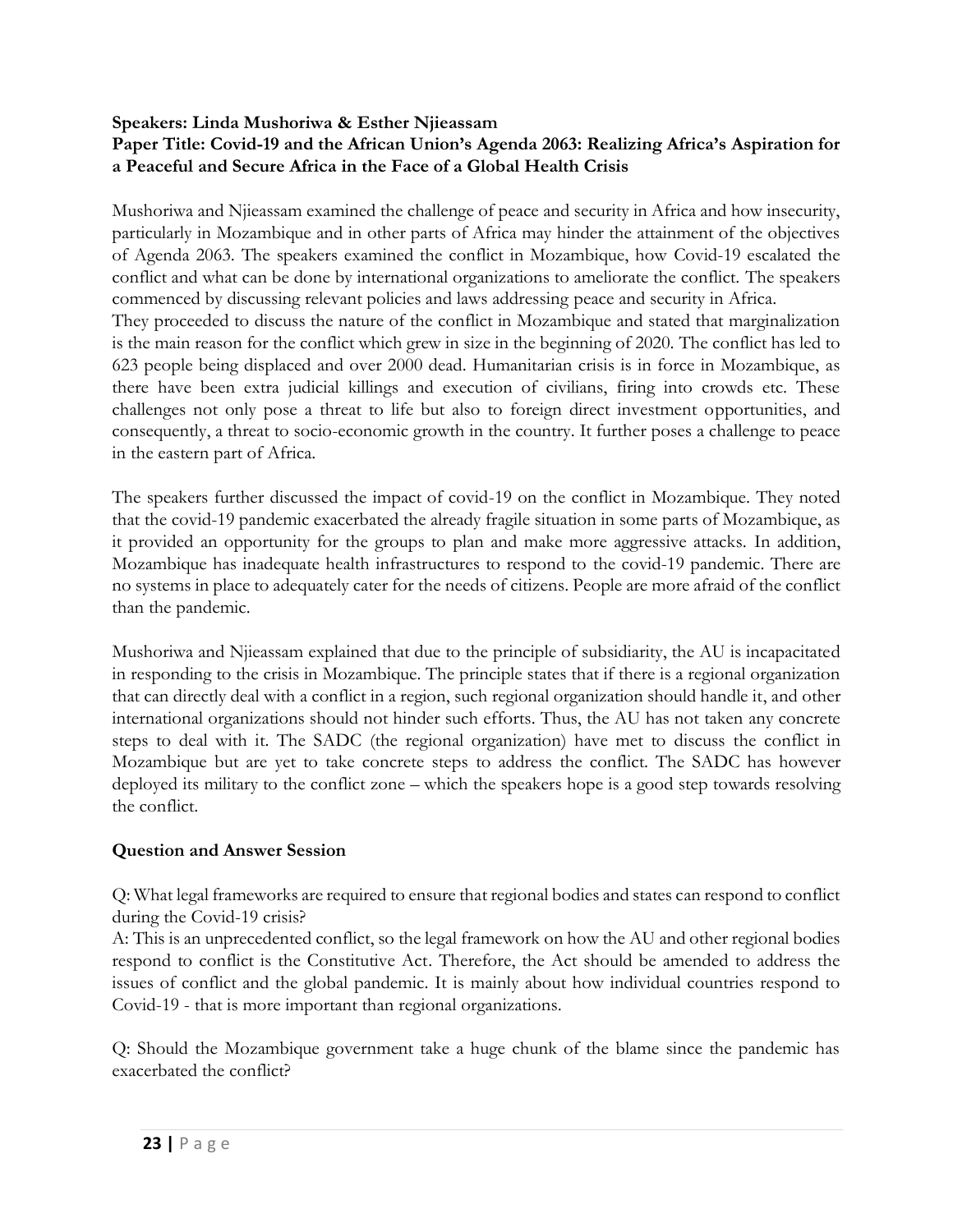A: The government is also to blame. By hiring private military companies to tackle the conflict, it exacerbated the conflict. How do we prosecute companies that are not held accountable under international law and international humanitarian law?

#### **Speakers: Zvikomborero Chadambuka & Altayesh Terefe Paper Title: COVID-19's Implications: On Institutionalizing Social Assistance Schemes in Sub-Saharan Africa**

Chadambuka and Terefe discussed the viability of the social assistance measures carried out by African countries during the pandemic. The speakers noted that the measures adopted have negatively affected the continent, particularly, the informal economy. The speakers commenced by explaining that the informal economy plays an important role in poverty alleviation in Africa and stated that it enables governments to avoid the cost of social assistance and escape responsibility for high unemployment. The speakers explained that the pandemic caused socio-economic issues and the responses adopted by governments further exacerbated the socio-economic impact of the pandemic. Governments adopted the following preventive measures to address the health impact of the pandemic; international travel bans, quarantine rules, restriction on movements and lockdown. These measures brought with them economic challenges, including income loss due to the lack of market access, rising unemployment, slowing down the already sluggish economic growth and aggravating poverty. Chadambuka and Terefe recommended certain measures to combat the social impact of the pandemic including decentralizing the distribution of incentives to alleviate the impact of the pandemic. Also, pandemic governance is generally executive-centered; institutionalization needs to make it less

#### **Question and Answer Session**

executive-centric because corruption could be high.

Q: What are the tradeoffs of social assistance schemes? If African governments extend social assistance to all citizens, isn't there a risk that the debt burden will become unsustainable? What is the trade off in respect of other investments and priorities of government? How many African countries have the capacity to collect the taxes needed to support social assistance?

A: There is a capacity to improve the tax system and other systems. There exists some capacity in terms of financial and other resources. But there is a broader reform issue, the issue of social assistance scheme cannot be considered in isolation. There are many tradeoffs that need to be made. In the short run, there might be financial strain on the state, and they may need to reshuffle their public spending to respond to priorities regarding public welfare.

Q: In the informal sector, how does social and health determinant play a role in social assistance schemes?

A: It's an exchange between the government and the people.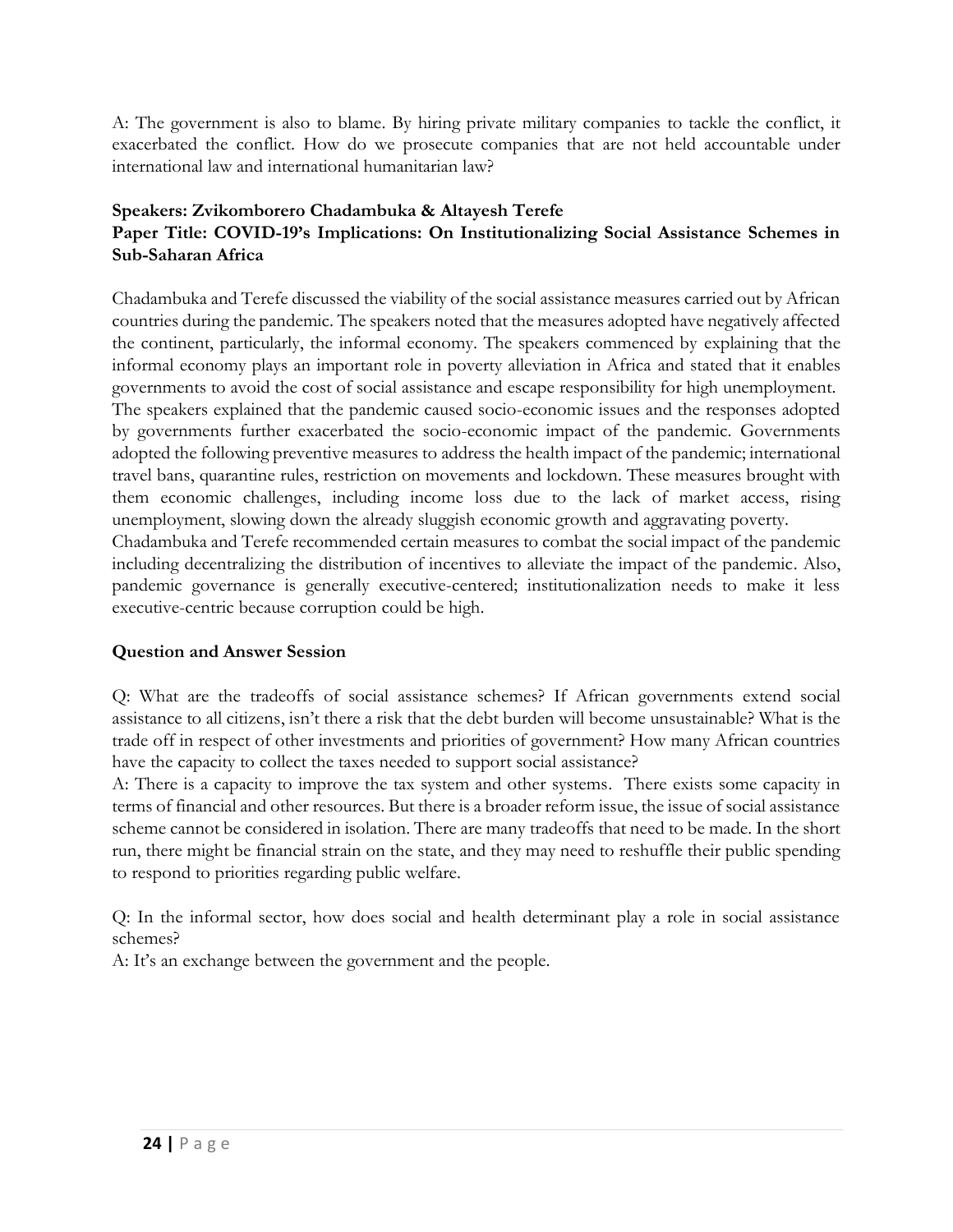# **Session 7: Land and Livelihoods**

#### **Speaker: Mary Jiyani Paper Title: Re-imagining African Land Rights Using a Decolonial Framework: Land Reform in Malawi**

Jiyani discussed the history of land reforms/ownership and features of colonial land law in Malawi. Colonial land ownership is defined as formal whereas indigenous ownership is described as extra judicial and informal. She explained that the features of colonial land law in Africa dependencies are land rights centered on crown & settler interests not indigenous policies, widespread alienation of land to the crown and settlers, insecure and undefined rights for indigenous inhabitants, linear progression – commonly held land to privately held land.

The speaker explained that land law reforms in Malawi are due to increasing globalization and market liberalization, and that economic theories suggest that "formal" land tenure rights facilitate financial capital formation. Customary land rights in Malawi fall in two categories: Matrilineal & Uxorilocal and Patrilineal & Virilocal. however, colonialism did not acknowledge any of these types of ownership. After Malawi gained independence in 1964, the government argued that these customary forms of land ownership have been immobilized and stuck in the family stage. The land tenure mirrored the colonial system, thus, creating a silent land crisis until 1994.

Jiyani further explained that the land reform of 2016 commenced in 1996. The Presidential Commission accepted that granting certificates of claim was detrimental to indigenous communities but for political and economic expediency, the state should refrain from overturning these rights. There are now two types of land rights in Malawi – public and private. In conclusion, the speaker identified the vestiges of coloniality which are edifice of property, influence of Bretton Woods Institutions and social conflict.

## **Question and Answer Session**

Q: To what extent is it possible to escape the clutches/vestiges of colonialism in land tenure system in African countries?

A: It is very difficult, if at all possible, to escape it. Malawi is severely under resourced and relies on Bretton Woods institutions to survive so they have to abide by their rules.

Q: How much of the land is still in the hands of settlers and how is this being addressed? How does land ownership affect livelihood in Malawi, particularly the youths in agriculture and other livelihoods that involve land ownership?

A: Not very many lands are in the hands of settlers. The majority of land ownership is with indigenous Malawians. The type of land in the hands of indigenous Malawians is what is in question, the most desirable lands for agriculture are with the settlers. There is also a big problem with land grabbing by multinational companies which affects indigenous rights over lands.

Q: Did you look into Namibia's land tenure?

A: No, I am yet to because of its colonial history.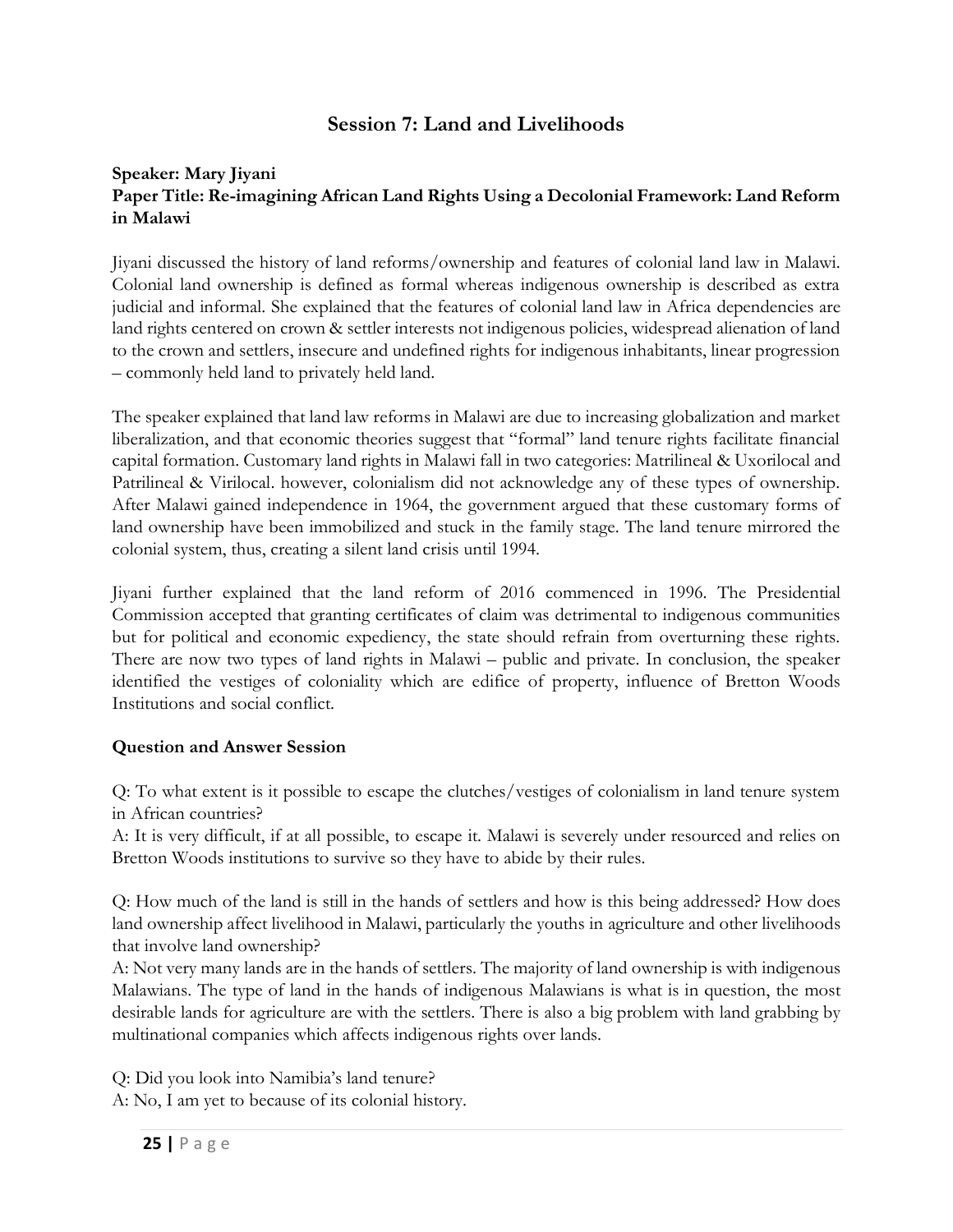Q: International financial institutions often say that property rights are a key feature of development, and that any attempt at land reforms particularly indigenous ownership is often considered backward. What is your opinion on this?

A: It is often argued that customary land systems are the reason why African countries have not been progressive and some studies have tried to counter this argument. It is a question of not showing how it will not hinder development. Common law systems also pose some challenges as well. If common law systems are not adopted, it affects its effectiveness. So, there is a need to work within the existing framework to gain acceptance.

#### **Speaker: Temitayo Olarewaju Paper Title: International Law and Land Grabs: Hollowed Hope of Justice**

Olarewaju discussed the role of international law in curtailing land grabs particularly in the context of international criminal law. The speaker commenced by exploring the meaning of land grabs, He explained that land grabs vary in terms of inclusion or exclusion of foreigners in a particular jurisdiction, land size, relevant jurisdiction, manner of acquisitions and use of land. He asserted that in a way, international law curtails and encourages land grabs.

The speaker noted a number of criticisms of international law's current engagement in relation to land grabs, including neo-colonialism, affective and fiction of justice project, legal pluralism and benefit of the global north. Despite these criticisms, critical scholars still have a measure of hope that international law can be utilized to achieve justice on land grab issues for the following reasons: optimism, absence of alternative, hegemonic pragmatism, hegemonic contestation and faith in international law.

Comment: Efforts by the global south to reclaim and assert themselves under international law has proved abortive. There is a need to work round illegitimate institutions to push for change. Rather than giving up and letting international law be despite its many inadequacies, it is better to work with international institutions and transform them from the inside out.

#### **Question and Answer Session**

Q: What made you interested in land grabs and international law?

A: Historically, international law has not done a lot of good in relation to land grabs and marginalized people. Despite the wrongs of international law or inefficiency, most critical scholars still have some faith that international law can do some good.

Q: How would you look at international law as an obstruction to the achievement of the Agenda 2063 considering that most of the international law is Eurocentric?

A: This relates to a conversation on conception of property, how international organizations are putting forward a conception of property in line with western values. International law has promoted a lot of wrongs or some inconsistent ideas in Africa but if considered further, certain theories can still be utilized for some good in Africa.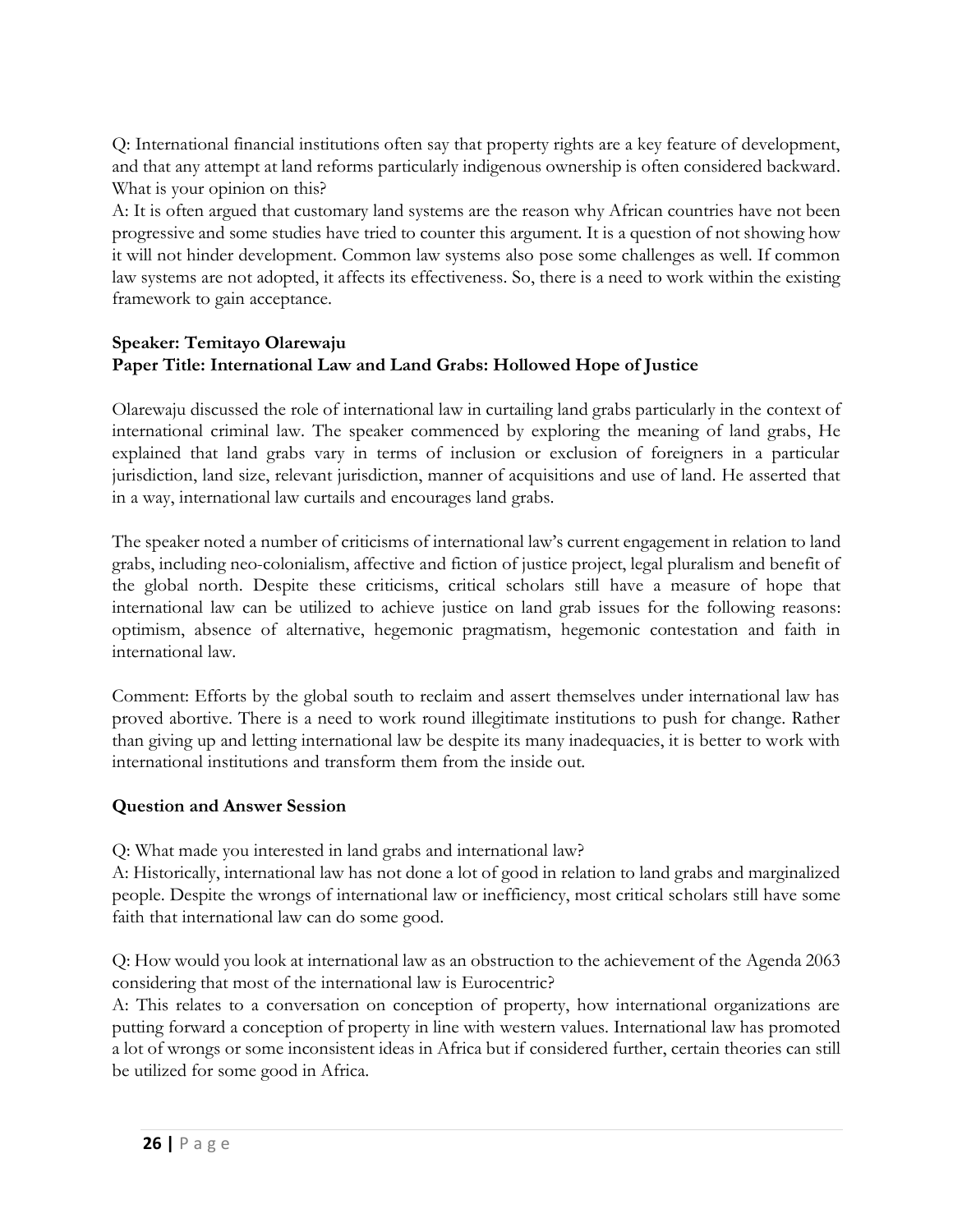Q: The disappearance of corporations in international land grabs regime. Has international criminal law been effective in identifying private companies involved in inequitable distribution of land? A: International criminal law will not solve this problem; it is usually easier to go under civil law. I think that forming a conception of how international law can prevent land grabs would be helpful. Land grabs appear to be prioritized under international criminal law by the new President of the court. The absence of the answerability of corporations in international law is a major criticism of international law.

Q: Did you discover any countries that tried to create an alternative method of land ownership that has been successful?

A: Scholars have argued that if states fail to comply with international law, they might be worse off as they might prevent foreign investments (not referring to land matters on this issue). I cannot think about any country that has successfully done away with colonialism and prioritized customary law entirely. What we have now are better ways to formalize customary land ownership and not prioritize them.

# **Thursday, June 24, 2021**

# **Session 8: Continental Integration**

#### **Speaker: Brenda Kombo**

#### **Paper Title: De-Centering Legal Expertise in the Quest for an Emancipatory African Continental Free Trade Area (AfCFTA)**

Kombo explored the need to rethink the role of law in attaining the objectives of AfCFTA. She commenced by analyzing the role of free trade as a major factor for economic integration and growth in Africa and the various policies and laws promoting economic integration in Africa whilst emphasizing the role of law in attaining the economic integration objectives of these policies.

The speaker further explained that to achieve the objectives of the AfCFTA, it has to be implemented within the framework of international trade law (WTO). However, the AfCFTA is silent on human rights, environmental protection, and African values. Kombo concluded that questioning the role of law and its relationship to politics and social change, can render more visible, the diverse change of legal arrangement that can promote free trade to realize the Africa we want.

#### **Question and Answer Session**

Q: What do you think about the role of law vis-à-vis politics in the attainment of the objectives of AfCFTA?

A: Trying to challenge the dichotomy between law and politics, using the law as an enforcement mechanism that countries follow through in their agreement such as the Lagos Plan of Action. The law should not be thrown out, but a nuanced approach where the law is not at the center can be mobilized to achieve the objectives of the AfCFTA.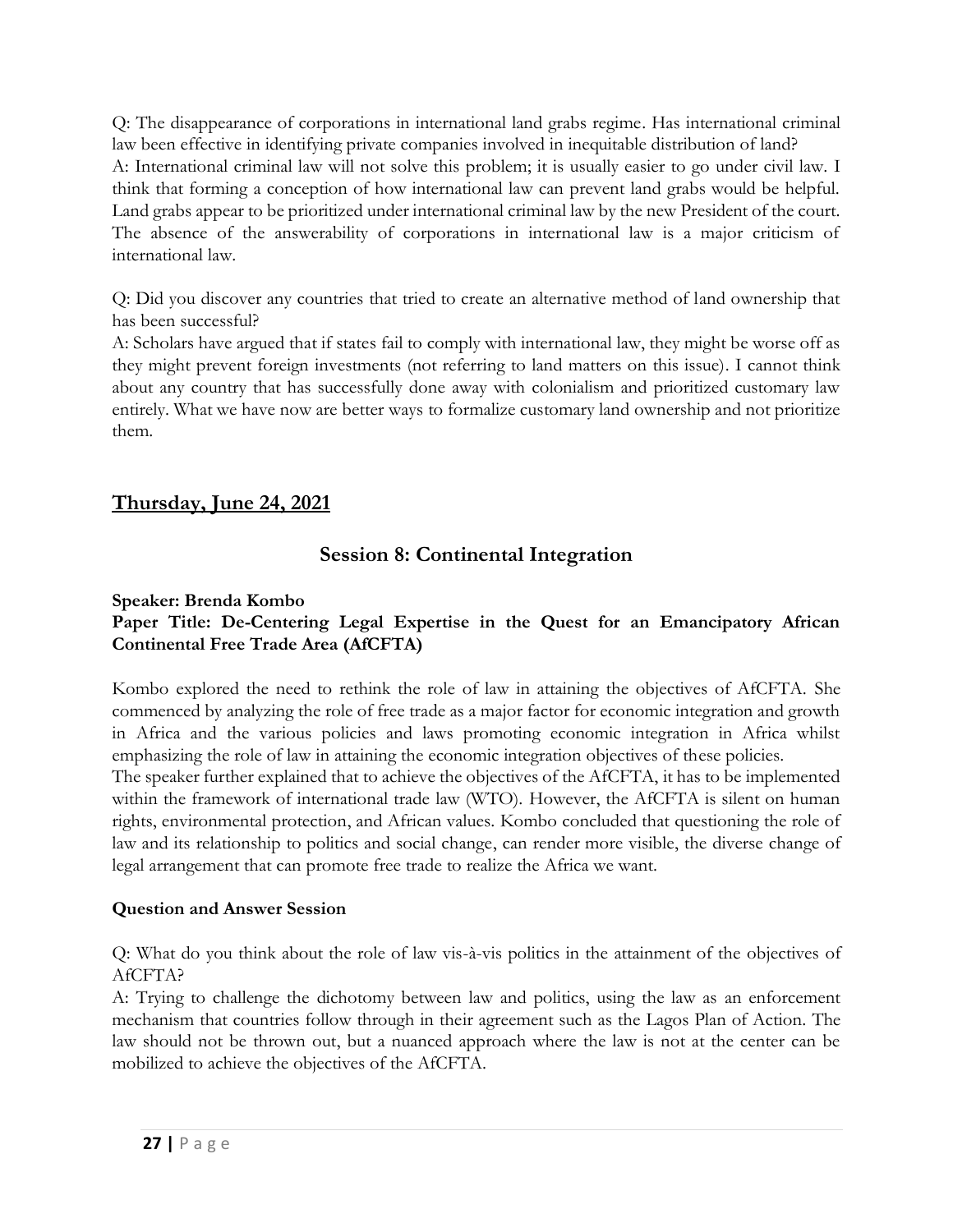Q: How can the law relate/link to other normative systems such as politics to achieve the objectives of AfCFTA?

A: We recognize the impact of colonialism and how it was responsible for creating links between different systems of law (customary, state etc.). We are developing laws that respond to needs, we should not throw out the law or rely on the law exclusively but use the law creatively to attain the objectives of the rules.

Q: For the judicial system to propel social change you need certain agreements within the society to drive the social change. If there is a consensus on the social change, the judicial system will drive change. Do you have some suggestions on how consensus can be attained to drive social change? A: Eastern countries failed because they have not developed a consensus on the role of law. Perhaps the first step is to establish a democratic consensus on the goals of social change. Maybe the consensus exists in the documents of the AU and OAU as countries have ratified these agreements to govern them. The role of the law can be to serve as a facilitating force to achieve these objectives.

#### **Speaker: Dennis Ndambo**

#### **Paper Title: Pan-Africanism Re-Emerging: The African Continental Free Trade Area as a Prism for Re-interpreting International Law**

Ndambo explored Africa's contributions to international law and international trade law. He commenced by noting that the history of international law has been narrated from a European/Western/global north perspective, however social scientists have provided evidence of African, Arabic, Chinese and Indian societies' contribution to international law. For instance, some scholars have explained that certain international principles have their origin in practices of ancient communities in Africa, Asia, and Latin America. The speaker further explained that trade and cooperation between cultures of ancient Africa, Middle East, Indian and China gave rise to the nascent rules of international trade law.

Ndambo proceeded to discuss the Pan-African movement and the different institutions and initiatives involved in the movement. He also discussed how the OAU was replaced with the AU and the guiding principles of the AU. In addition, the role of African states in the UN was discussed. African states succeeded in enlarging the membership of the UN Security Council and the Economic and Security Council. The speaker also talked about the role of African states at the WTO, noting that Africa played an influential role in negotiations during the various WTO rounds. He further discussed the following roles of AfCFTA in strengthening Africa's trade and regional supply chains. The AfCFTA is likely to give structural and financial support to informal workers. The AfCFTA can be seen as a Pan-Africanist strategy as the AfCFTA has been formulated to foster solidarity within the African continent. The AfCFTA could also help avoid some of the major defects of the WTO and challenge the bias in the international legal system. Ndambo concluded by recommending that Africa should interpret and modify laws to suit the challenges and nuances of the environment which in which it is to be applied.

## **Question and Answer Session**

Q: How do you look at Pan-Africanism in the light of AfCFTA?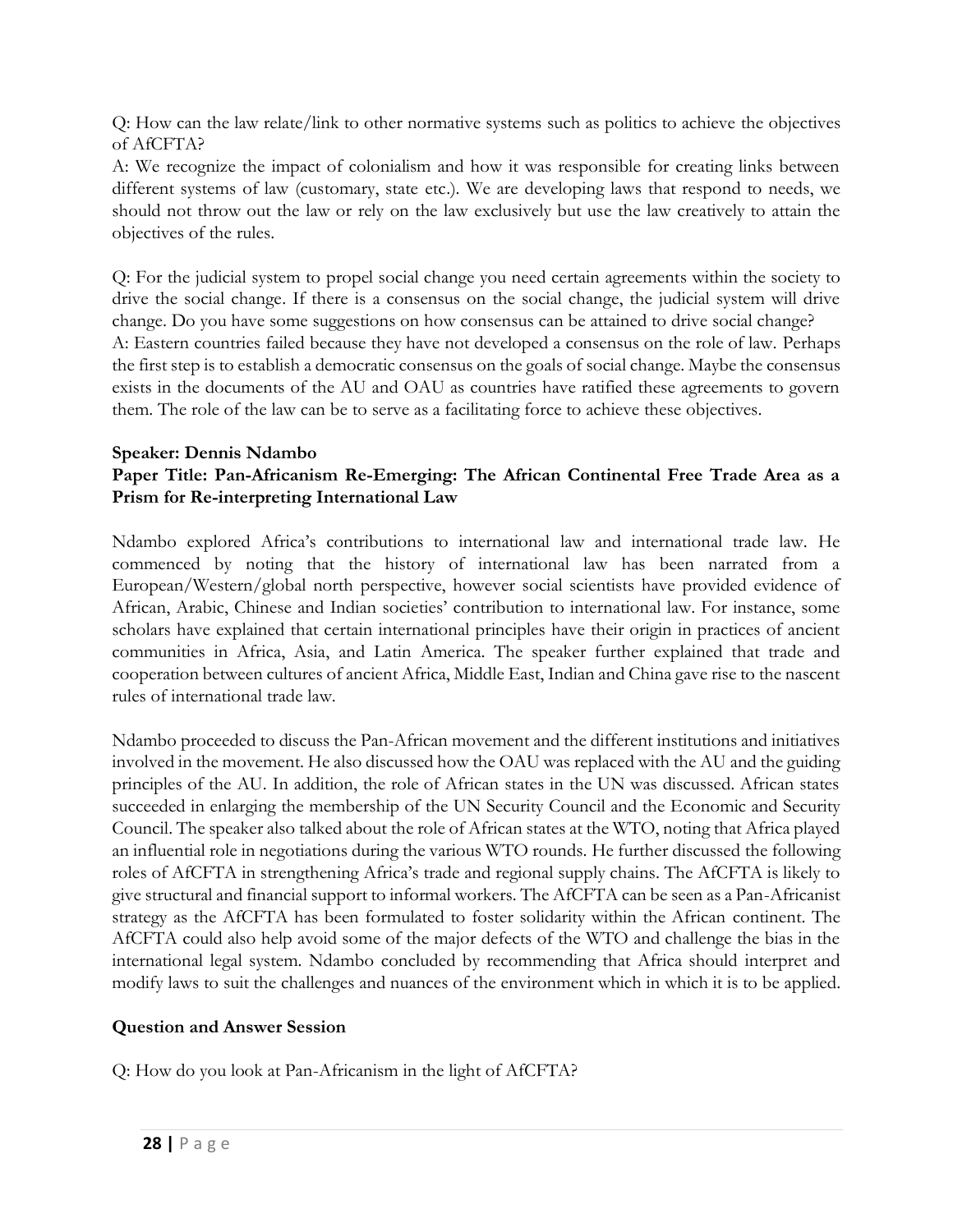A: The presentation could be construed as examining the potential of AfCFTA. The AfCFTA however seems to be a bit confusing. For instance, it seeks to achieve certain goals but adopts other existing principles of international law. We can however reinterpret international law to suit our circumstances.

#### **Speaker: Roselyne Okech Paper Title: Promoting Regional Tourism in Africa: Lessons, Challenges & Prospects**

Okech discussed how to harness Africa's potential in tourism to the fullest. She started by discussing the potential of tourism as a viable economic activity. She stated that consumer spending in hospitality and recreation in Africa is projected to reach about \$261.77 billion by 2030. Many countries have recognized the advantages of international tourism in the economy. However, African tourism is threatened by land availability, investors' access to finance, taxes on tourism investments, low levels of tourism skills, lack of security of safety, high crime, public health, visa requirements, red tape, and bureaucracy.

The speaker further explained that there has been a steady regional tourism growth in few countries, and there is a need to harness overall economic development in these countries. However, many African countries still fail to fully understand tourism's potential as a driver of economic development. Furthermore, infrastructure and ICT are central to the promotion of tourism in Africa, the current level of ICT is low and needs to be improved upon to promote tourism in Africa.

Okech also discussed how African countries can adopt some best practices from the European Union in harnessing the economic benefits of tourism. The EU encourages free movement in terms of passport/visa and single currency between Europeans which promotes stronger tourism activities and trade in the EU. She suggested that Africa consider the adoption of visa free travel and one uniform currency to enhance greater economic reforms and remove hinderances and roadblocks in visa applications. Okech concluded by discussing certain challenges to tourism cooperation in Africa which include lack of cooperation amongst member states to agree on a legal framework, trade technology and industry, corruption, terrorist threats, security and crime, multilingualism, and tribalism as well as political power.

#### **Question and Answer Session**

Q: All the conditions for the attainment of African tourism such as single currency and visa free travel are not impossible, but the political dynamics of leaders in power and the prevailing misconceived idea of sovereignty hinders it. How do you think we can address this issue?

A: Certain people – particularly people in power hinder the attainment of economic power and prefer to keep the people poor.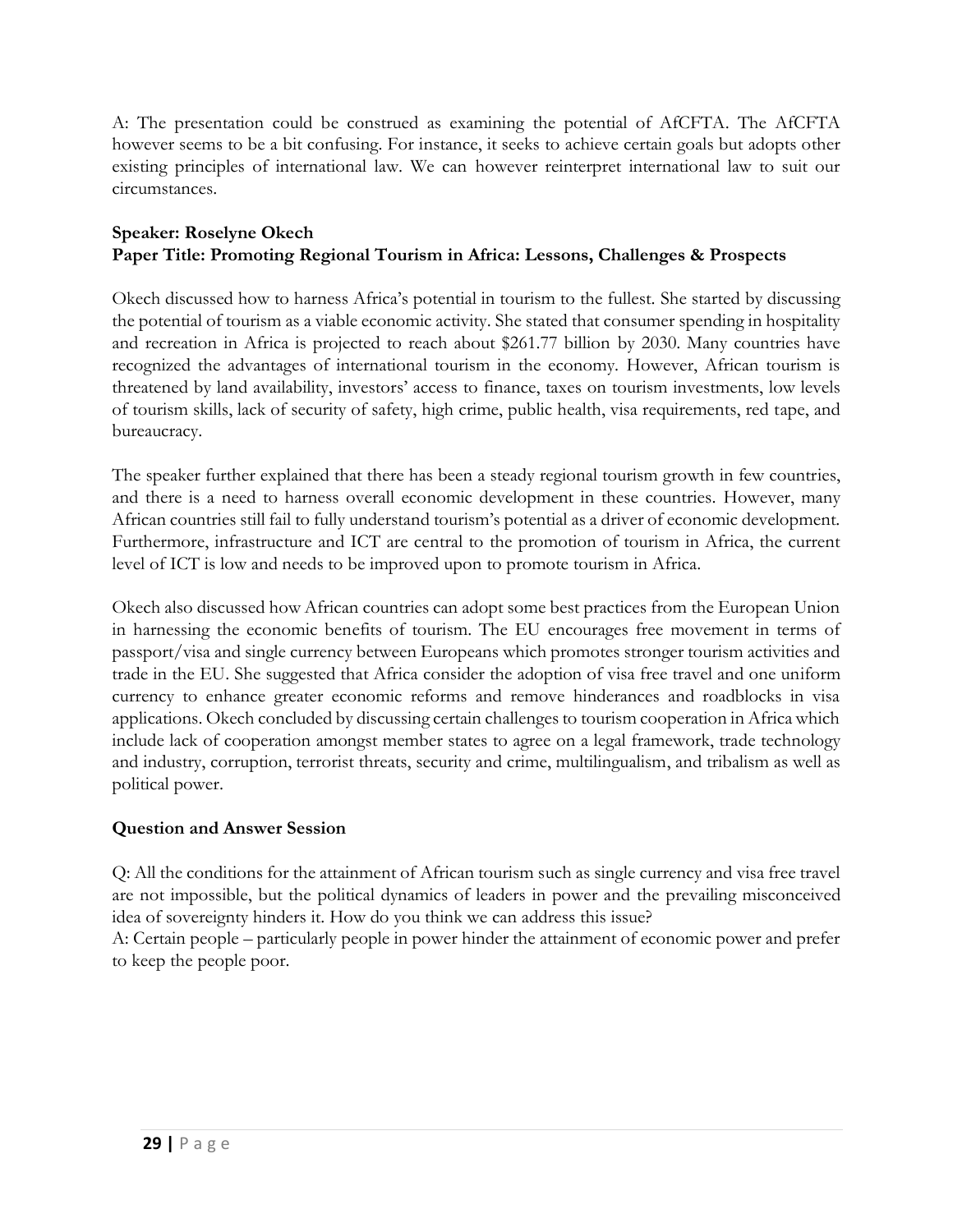#### **Speaker: Micheal Addaney Paper Title: Governing for Socio-Economic Development in Africa: The Strategic role of the AUDA/NEPAD Development Agency**

Addaney discussed the role of AUDUA/NEPAD in delivering and implementing the objectives of Agenda 2063. He started by explaining that the AUDUA/NEPAD are responsible for delivering on the objectives of Agenda 2063, including effective planning and implementation of policies necessary to give effect to the Agenda. The evolution of NEPAD is a necessary step towards enhancing socioeconomic governance in delivering sustainable development in Africa. The AUDUA/NEPAD is also taking the role of encouraging research on the area of economic development in Africa.

The speaker proceeded to discuss the shortcomings of these organizations in attaining their objectives and how the strategies adopted by these organizations are inadequate. First, the Agenda is not peopledriven as a lot of people are not aware of its existence, let alone aware of their role in achieving its objectives. Second, they have failed to have a face in many African countries. Furthermore, the organizations focus on poverty reduction without defining the term itself and do this by seeking international support. Addaney recommended that organizations should rely on internal support and resources to achieve the African goal of development. He further emphasized that it is important they rely on Africa's internal resources in exceptional cases, on external resources, and also address the lack of anticipatory governance and planning based on unique conditions of Africa. Addaney noted that the AUDUA/NEPAD is a structural mandate, and its effectiveness will determine how it is fleshed out and structured in the coming years.

## **Question and Answer Session**

Q: Is there a paradigm shift even with the new mandate for NEPAD?

A: At least on paper we see a paradigm shift in terms of policy making but the question is how to transform this into reality.

Q: Part of the critique of NEPAD is its adoption of a new liberal approach in achieving its mandate. Can we see them doing things differently?

A: The NEPAD is considered an international organization tailored in conformity with UN institutions. It's a "copy and paste" situation. Instead, Africa should frame institutions in a way that conforms with the demands of Africa.

# **Session 9: Technology and Development**

#### **Speaker: Jake Okechukwu Paper Title: Legitimizing Artificial Intelligence for Human Rights in Africa**

Okechukwu commenced this session by mentioning the importance of artificial intelligence (AI) to Agenda 2063. He mentioned that Agenda 2063 is impossible without AI because of the pivotal role AI plays as the driver of the 4th industrial revolution. Re- imagining agenda 2063 will therefore require a re-imagination of AI in Africa. AI is still a foreign concept therefore Africans need to think critically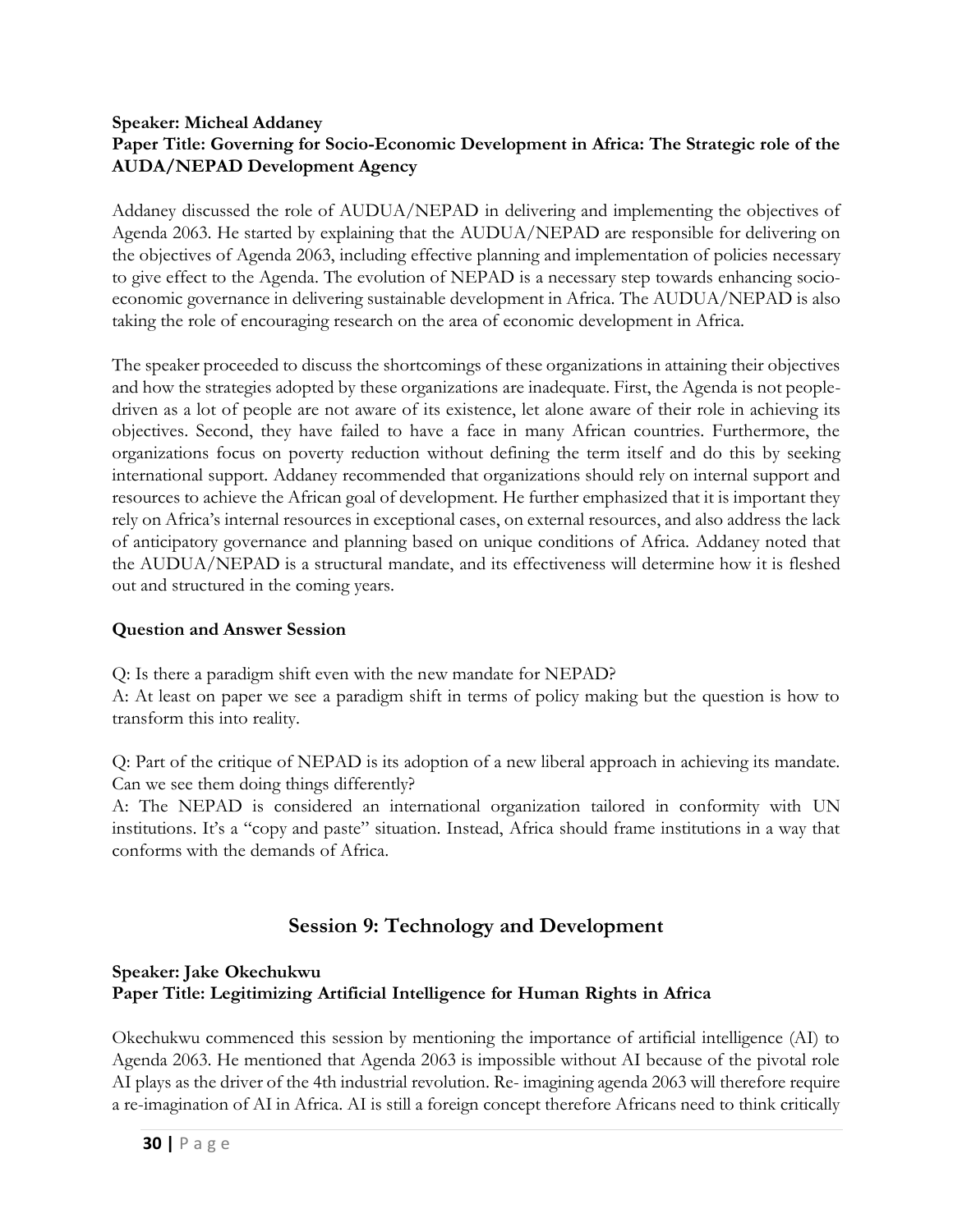of the impact of AI and its role within the continent. This will also require re-imagining the socio-legal foundations in Africa.

AI is defined as technology trained to act naturally and although there is no legal definition for AI, the use of AI is ubiquitous in Africa. Human Rights is used to refer to standards that allow people to live and interact. Africa can be viewed as comprising of the geographical location, the ideas or as including Africans in the diaspora. It is to determine the definition of Agenda 2063 refers to.

In order to legitimize AI in Africa, different frames need to be considered. A legal legitimization will comprise of rules and laws that guide the development and deployment of AI. A regional African framework containing guiding principles and norm settings will be required. Another frame is institutional legitimization. This refers to laws enacted and enforced as guiding principles for product domination or resistance. The final frame considered is popular legitimization. This includes inculturation and the process through which an ideology becomes recognized as norms and conventions is.

To legitimate AI in Africa, varied legitimacy, African legitimacy, and innovative legitimacy were recommended. Varied Legitimacy refers to leapfrogging to 2063 that is self-propelled and relativist. African legitimacy defines which AI to legitimize and which not to legitimize based on the unique situations in Africa. These systems should be conversant with norms and culture. It should also be home grown, safe, and collaborative. It should not allow algorithmic bias or scientific racism that excludes peoples, languages either consciously or through a lack of representation. Innovative legitimacy can hypothetically be described as "letting the masquerade dance in tennis shoes." Okechukwu concluded by stating that legitimizing AI for Africa will require innovation that recognizes the uniqueness of Africans and Africa.

## **Question and Answer Session**

Q: Are you suggesting that AI should be homegrown / local. What about AI through cross border interactions especially since the data used to build these are voluntarily given. Plus is it possible to control AI in Africa?

A: I am for home grown AI but I also acknowledge that some may not be homegrown. When it is not homegrown, it should be safe. AI is faced with a myriad of challenges including human rights concerns, security, and more. Africans don't own the backend of these AI tools and data is often being used although rules may be used to control these. Although some rules exist, they are not thorough.

Q: Recently farmers in India were protesting the introduction of AI for agriculture. Is AI in agriculture beneficial or detrimental?

A: AI is reactive. It gets to a region even before rules are created. AI systems have been helpful for agriculture although it doesn't affect the farmers. In Tanzania and Mali, predictive tools are used to know the next drought thereby preparing themselves towards that, which helps farmers get more yield. It also predicts soil quality and size of crops. However, since they are not produced locally, farmers pay a lot more for the AI tools than the value they derive from using them. There will be more protests about this going forward. It is exactly the way Amazon makes more than those who own the products sold on their platforms or even Uber, who earns more than drivers.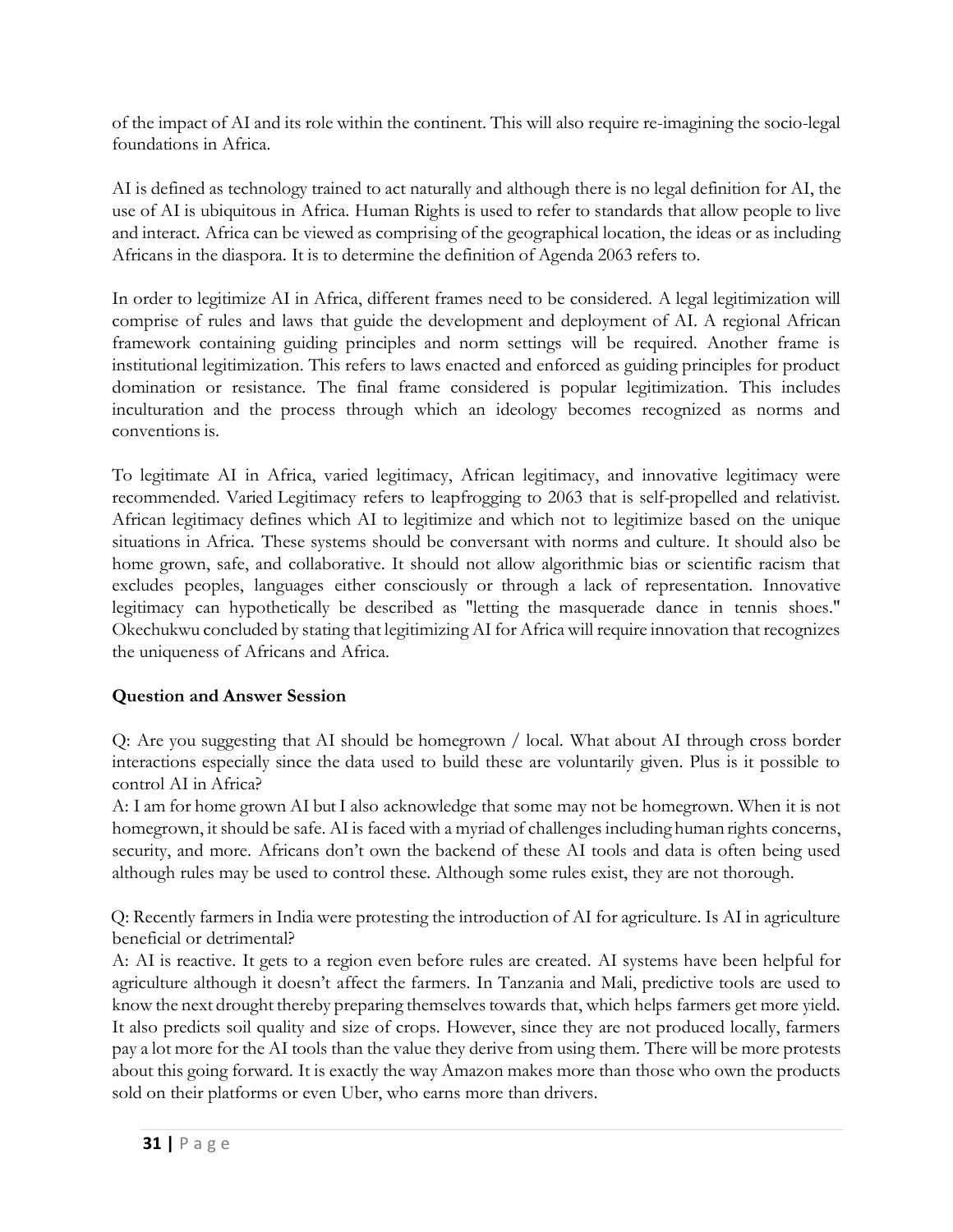#### **Speaker Name: Susan Isiko**

#### **Paper: Women, E-commerce, and the Africa We Want**

Isiko commenced the discussion by stating that to improve the representation of women in e-commerce in Africa, it is necessary for development to be people-driven, and able to unleash the potentials of women and youth. The goal of such inclusive and sustainable development should include empowering women with equal economic rights. Attention should also be given to removing obstacles to full participation in all areas of human endeavor. Women entrepreneurs should also be supported.

Several opportunities exist for women and e-commerce in Africa and these opportunities are capable of increasing the GDP in Africa. For instance, closing the gender gap by 2025 could add \$15bn to GDP. This is evidenced by the large numbers of women who are very active in e-commerce in Cote d'Ivoire, Kenya, and Nigeria. Women are also switching to high income sectors and their involvement in ecommerce also includes cross-border trade.

Despite these opportunities, there are also challenges that undermine the goals or opportunities. For example, internet connectivity and cost for example is a major challenge. A lot of businesses do not have access to internet or may not be able to afford the high cost of internet access. Women also often have smaller and lower average sales than their male counterparts. This results in fewer employees, lower profit and more. Furthermore, lack of electronic and digital payments can reduce the number of sales. A lot of women are not able to use electronic or digital payments because they do not have internet connectivity, or they cannot afford it. Others rely solely on cash payments because they do not trust digital payments. This may lead to insecurity, theft, and fraud. Many women also lack adequate accessto transportation of goods which affects sales and profit. Challenges women face in e-commerce may also be heightened by a lack of access to finance. For instance, 7% of women apply for Jumia loans while 11% of men apply. Successful e-commerce platforms that could be beneficial for businesses are also foreign e.g Jumia, Souq,Kilimall.

Several national and regional efforts are underway to aid women in e-commerce. In recent years, legislation to improve trust has been developed. Examples are Uganda protection and privacy law, and local e-commerce places like Safeboda Uganda which provide community support. Regional efforts to provide finance information e.g EAC-COMESA-ECOWAS, and 50 million African Women Speak platform are also useful components of national and regional aids for women in e-commerce. Simplified trade regions for cross-border / small scale traders help accelerate economic integration people thereby enabling more women get the help they need. Several international partners that focus on women in trade have been emerging. International trade centres like SheTrades focus on Africa and provide e-commerce platforms where women can trade. It also provides opportunities to trade in soft skills. UPU/UNCTA is another that engages in cross border delivery of parcels which many women can take advantage of. Other international partnership opportunities are Jumia foods / Carrefour, Jumia Foods, Uganda/UNDP; Safeboda, Uganda/UNCDF/Swedish/IDCA and research by international institutions like IFC, UNECA etc.

Despite Agenda 2063, it is interesting to find that AFCFTA, which aims at accelerating intra-African trade and boosting Africa's trading position in the global market by strengthening Africa's common voice and policy space in global trade negotiations does not say anything specific about women in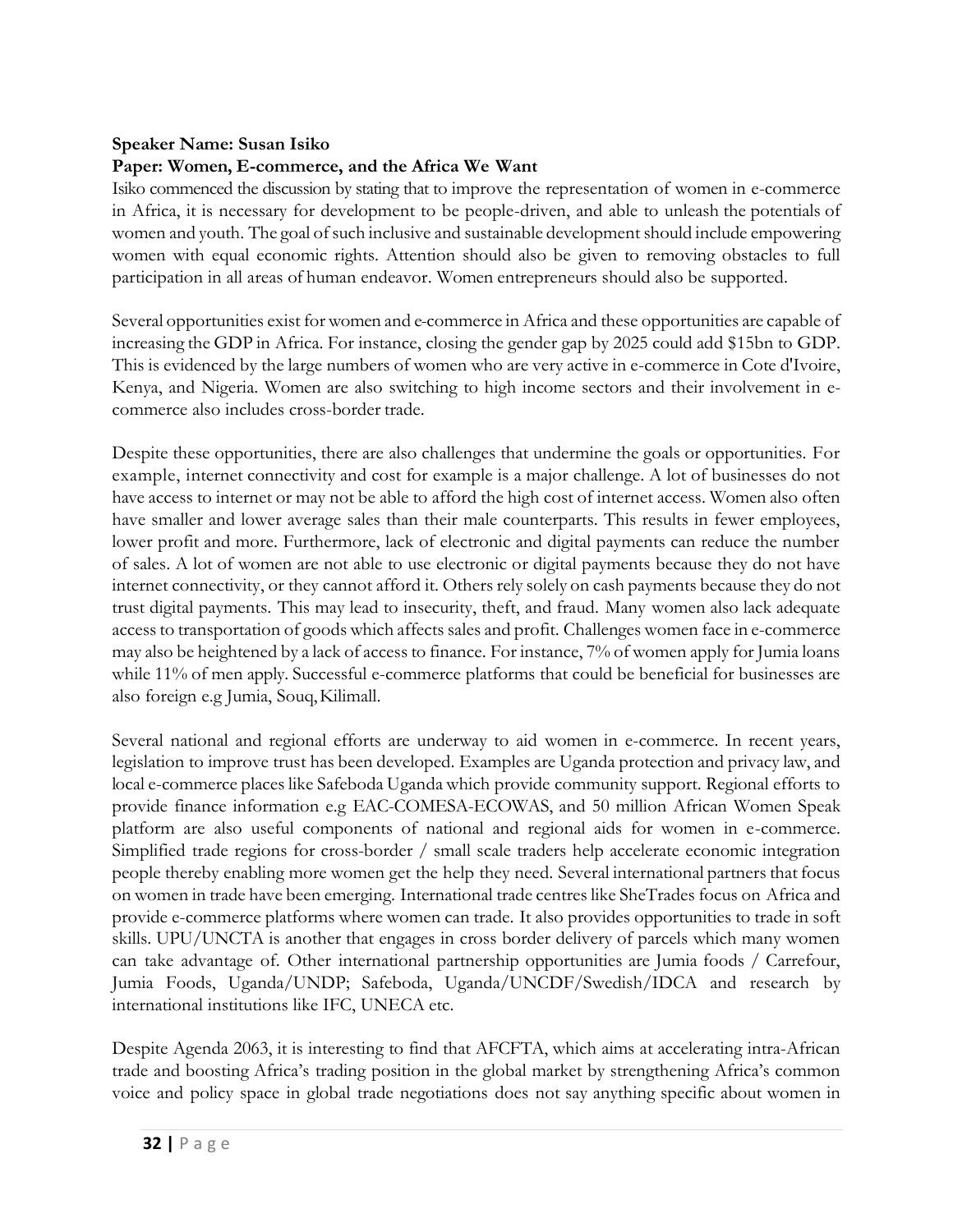trades. Although women are mentioned in the preambles. Thus, further strengthening the need to reimagine Agenda 2063. It is also important to learn the lessons Covid-19 taught, especially the importance of e-commerce. Many people in Africa are poor and but many more have been further plunged into financial difficulty due to Covid. It is therefore necessary to pay attention to grow ecommerce in Africa. Health partnerships (e-commerce platforms, international community, etc.,) are another aspect that is required.

#### **Questions and Answer Session**

Q: Can cryptocurrencies be beneficial especially for the unbanked?

A: There may be more risks than opportunities. Cryptocurrencies are not regulated now, and mobile money is more ubiquitous in Africa although it doesn't work in North Africa yet. There are always people who are smarter, abuse the systems, and the vulnerable will be worse for it.

#### **Speakers: Timiebi Aganaba, Mustapha Agbadi and Nifemi Awe Lecture Title: The Future of Space Governance for Africa**

Many countries including some African countries are in space, with the USA having the highest spending on space till date. Africans use earth observing satellites and satellite communication is very important. For instance, satellites are better than fiber especially during natural disasters. Modern societies use global navigation in space which plays a key role in transportation, enabling air crafts to fly shortest distances. As of July 2020, because the process of having satellites is a complex one, only 9 African countries are in space. This has cost about \$ 4 billion within the last 4 years alone. By 2024, about 20 countries will have satellites launched in Africa.

The Agenda 2063 is for inclusive growth. African Union (AU) has taken steps to be involved in indigenous space capacity, addressing users' needs in Africa and promoting collaborators. AU has approved the private space actors. Reference was made to the newspace Africa industry report 2019 which mentions that space is growing and will be worth \$10.29 billion in 5 years. The licensing requirement for Nigeria is contained in the National Space Research and Development Agency Act 2010. Some important sections include: Section 6(e) which discusses implementation of strategies, Section 7(b), Section 9(1), Section 6(k), Section 9(2-4), and Section 9(4). The licensing requirement for South Africa is contained in the South African National Space Agency Act 2008 and the Space Affairs Act of south Africa 1993. Notable sections include: Section 5(2)(a), Section 11, Section 11(2) SAA, Section 13 SAA and Section 21 SAA. Despite existing licensing requirements, there remains the need to encourage public-private partnerships and private space companies. Private companies should also be seen as partners and not competitors and a governance structure that embraces dialogue should be embraced. Till date, space governance is a current pressing global concern. Over 100,000 satellites will be launched by the end of the decade. Many resources have been secured in space and many others are going to secure asserts in space.

## **Question and Answer Sessions**

Q: What is the USA's position on Africa's space?

A: The USA has been absent because of arms deals. So, this gave China the opportunity to exploit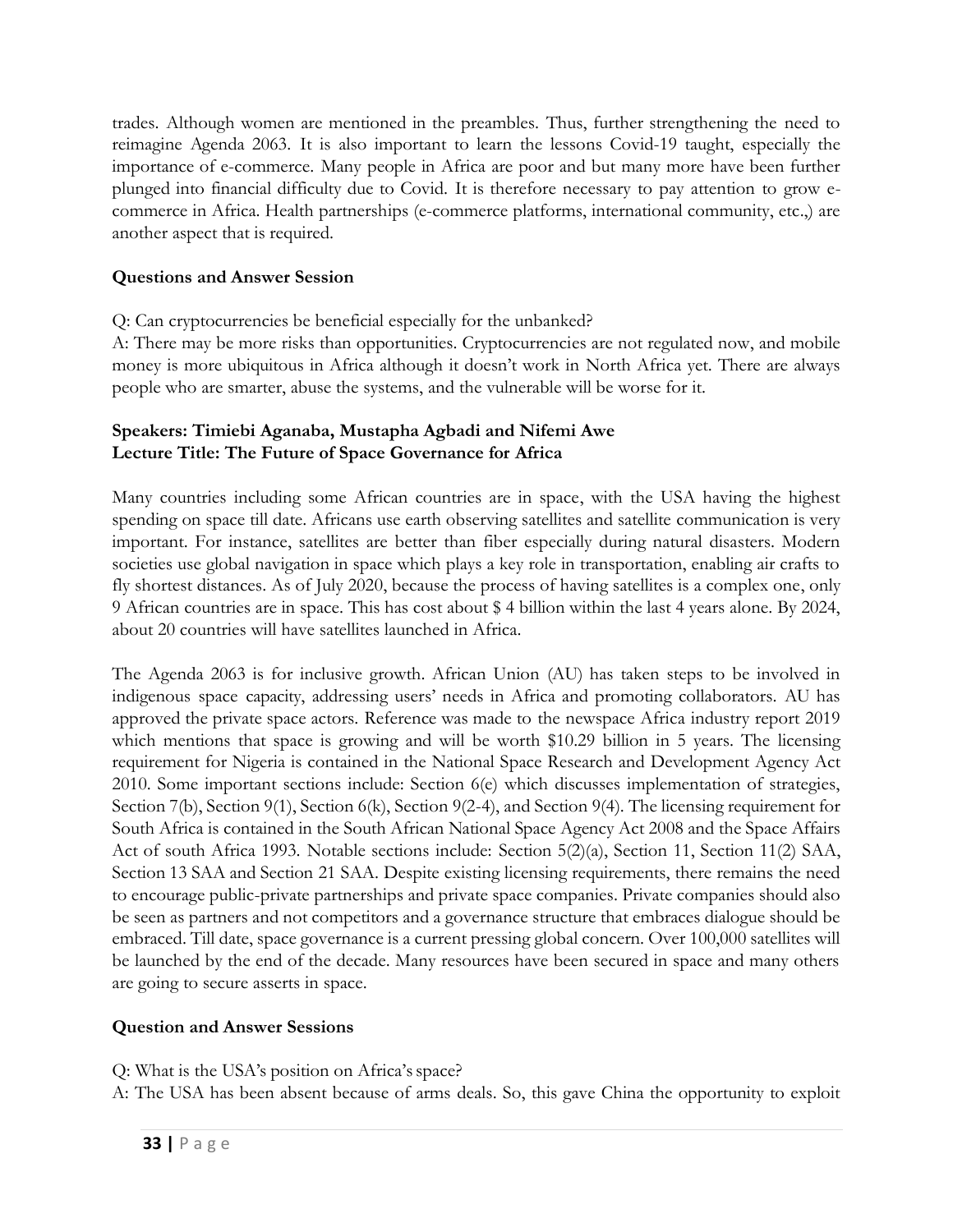Africa's space. However, the USA is opening up now. There are a lot of opportunities for the USA now because of lessons learnt from the impact of their absence. Spacex is opening room for USA space companies to come into Africa.

Q: Will satellites be used for the benefit of citizen rather than for surveillance?

A: Satellites are used mainly as military operations. Although they are used for other things. Other countries are using their satellites for military surveillance on Africa and there is no hiding from anything due to the use of mobile phones which is ubiquitous in Africa. The benefits outweigh the risks and Africa also needs to able to monitor their borders and others for intelligence reports.

Q: Is space as important as to Africa considering the several other problems facing Africa including hunger, poverty, etc?

A**:** Space is important. Africans fall behind because they do not get into the game early. Space is an integral part of human existence. For instance, we can use phones because of space. With development, nobody waits for the other, so it is important for Africa to start now and not fall behind.

Q**:** Will a TWAIL approach be useful here?

A: AI systems have disproportionately marginalized Africans. A TWAIL approach is not just about complaining about this situation but about how to remove the hegemonies that encourage such marginalization. There are issues regarding intellectual properties and TWAIL is a relevant approach for every form of critical research.

# **Closing Remarks**

#### **Speaker: Penelope Andrews Paper Title: Decolonialization as world making**

Andrews discussed how the current Black Lives Matter (BLM) movement consists of a global anticolonial and anti-racist movement and identified lessons this recent anti-colonial movement can learn from the first anti-colonial movement. She commenced by explaining that recent BLM movements can be described as a demand for accountability. They relate to historical wrongs which continue to impact contemporary life. She further discussed the similarities between the recent BLM movements and what happened in the initial anti-colonialism movement.

The speaker proceeded to discuss the first Pan African conference held on 23-25 July 1900, where 37 delegates attended with 20 other participants and observers from Africa, the West Indies, the UK and the US and how African leaders who refused to subject themselves to racism also contributed to the struggle. She further discussed the BLM movements and how after George Floyd's death and the movement started, it resonated in many other places such as Canada, Australia, and France. There were also movements in universities including the removal of the names of slave masters on signposts, and generally a decolonialization movement sweeping through the United States. Andrews emphasized that not only should the legal infrastructure of colonialization be destroyed, but also the economic infrastructure.